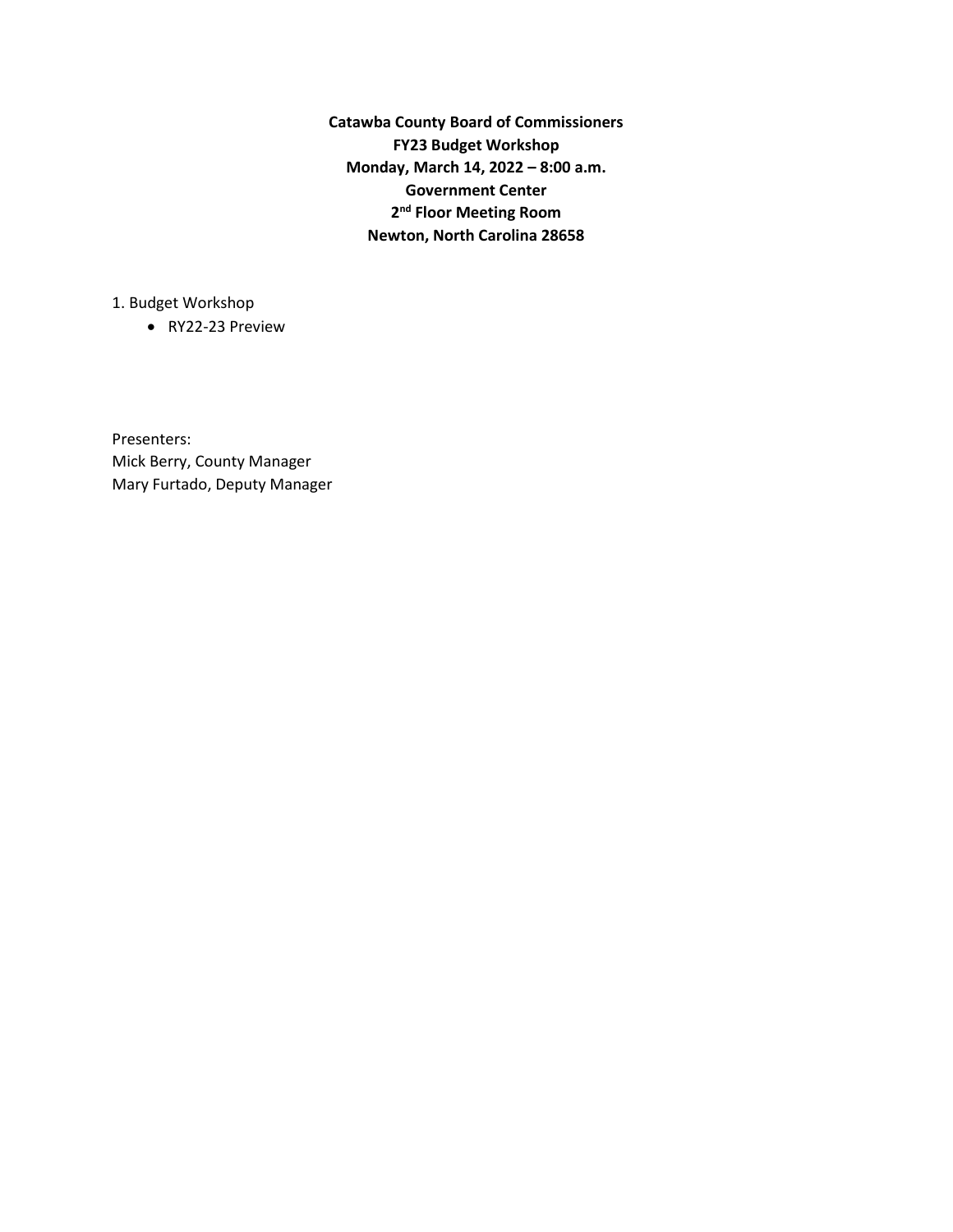

# **FY2022-23 Budget Preview**

**March 14, 2022**

1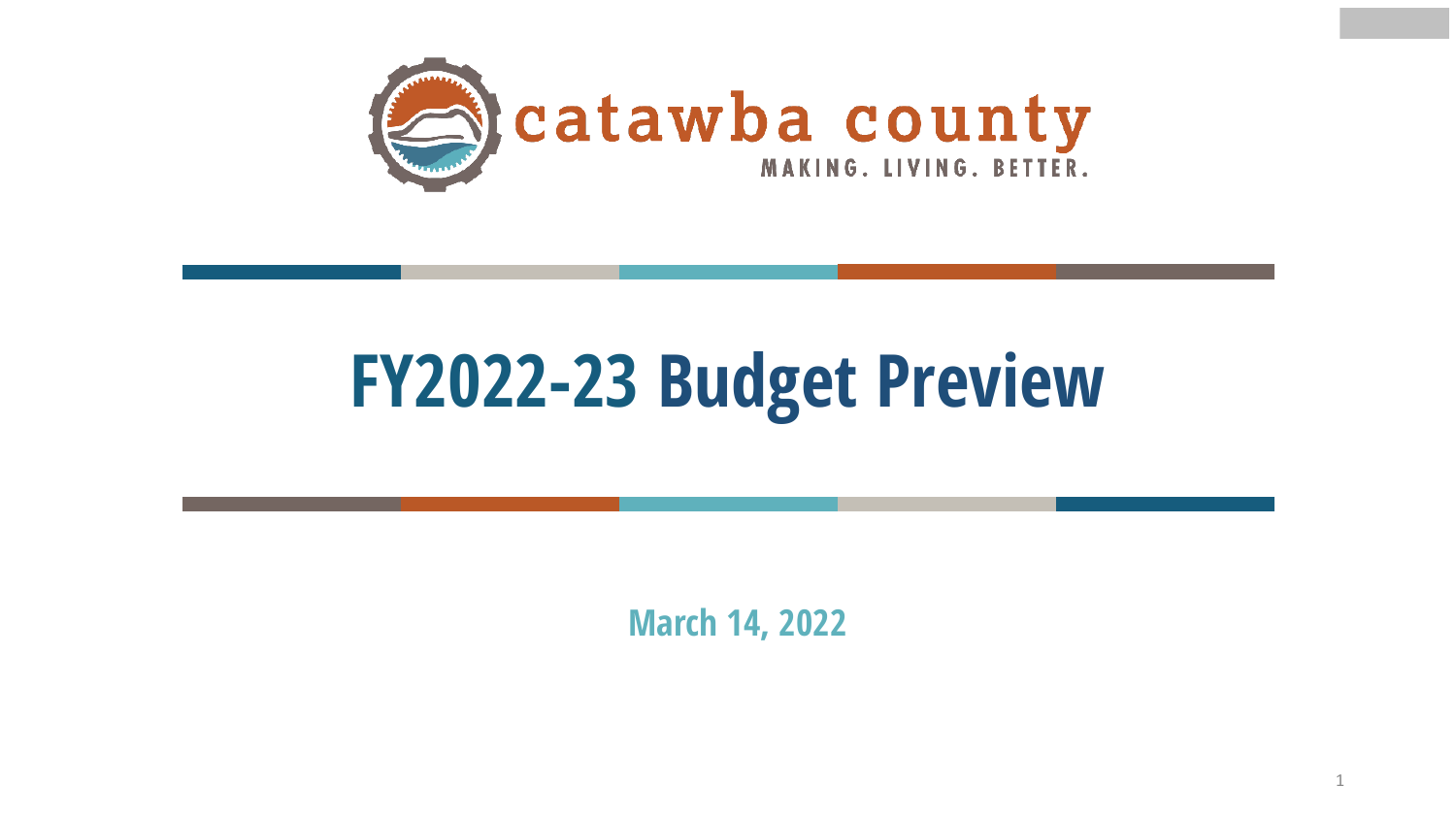## **Overview of Agenda**

- Revenue Outlook
- Education Current Expense and Annual Capital
- Public Safety
- Public Health
- Next Steps

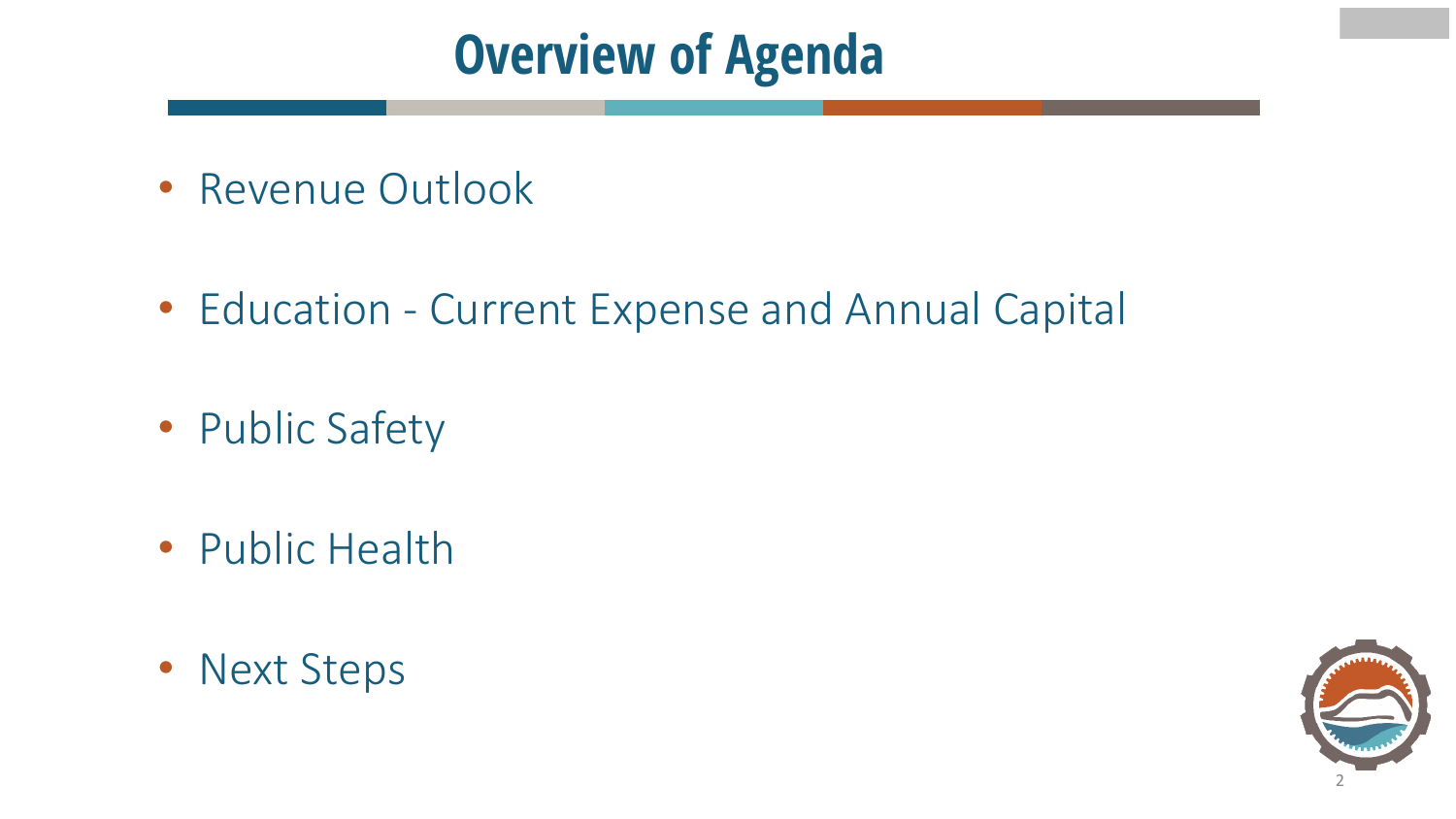

## **Revenue Outlook**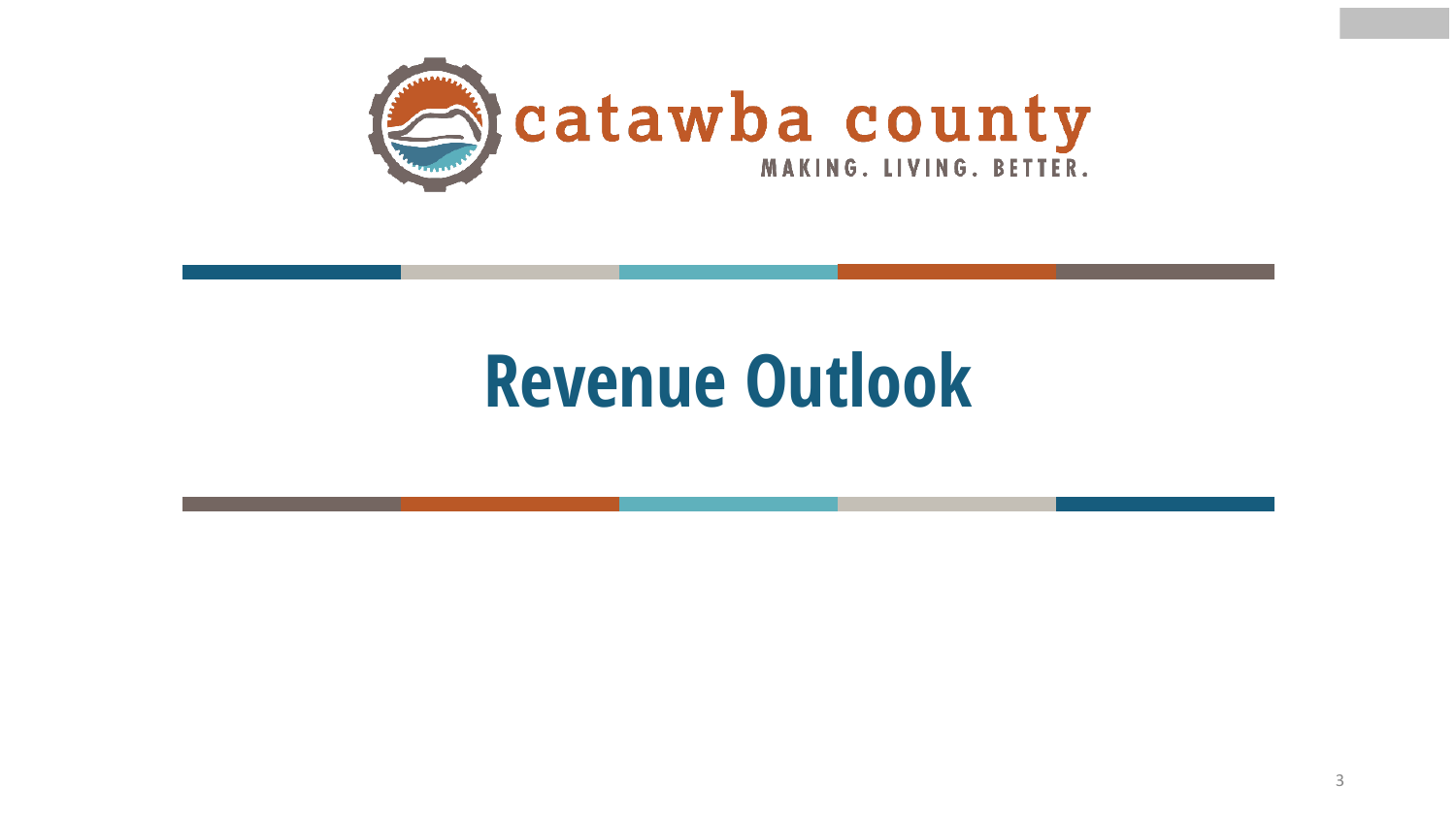### **Maintaining low cost of government, competitive tax rate**

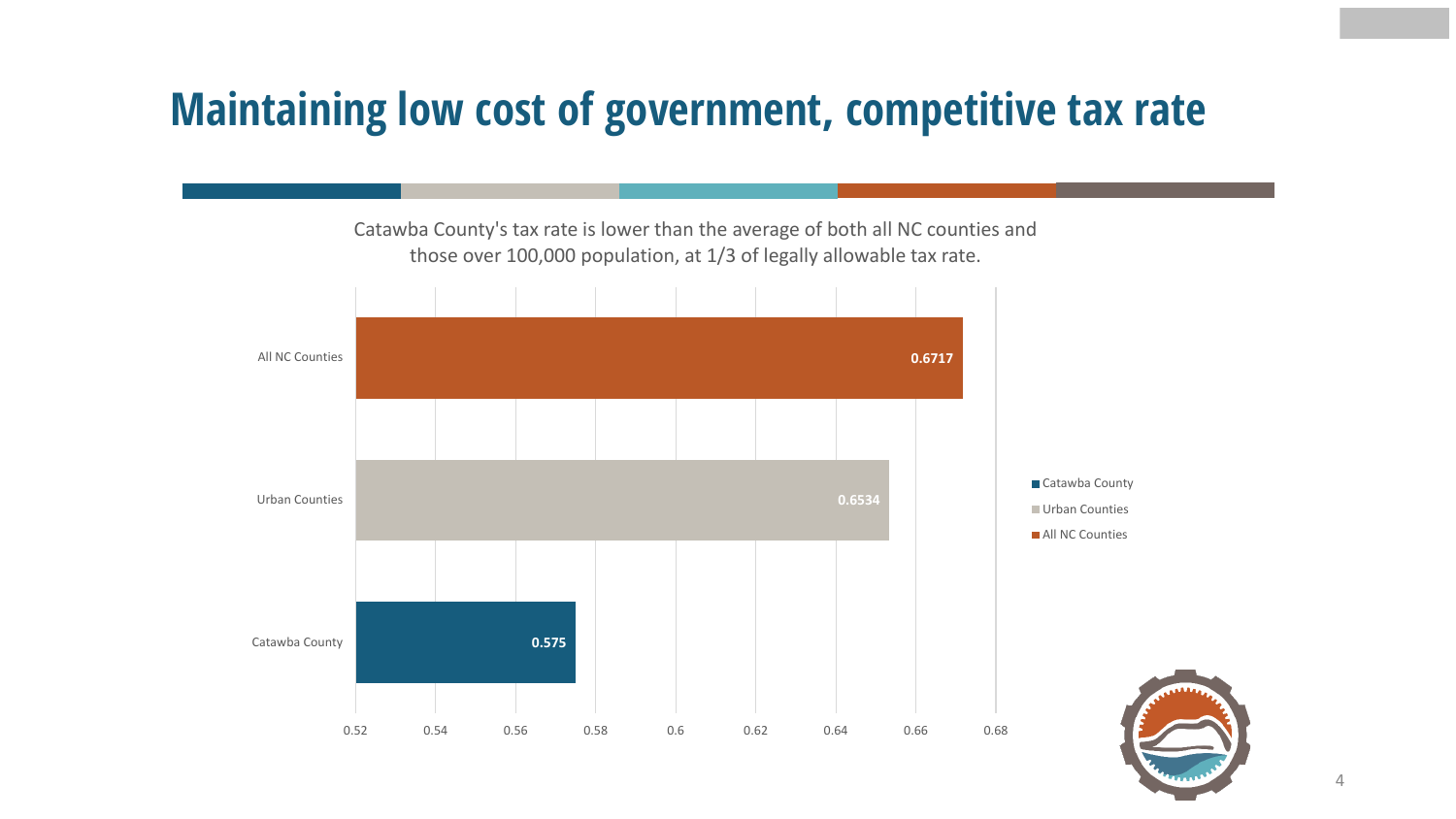## **Finished FY 20-21 Strong**

- General Fund: +\$15.8M net position
- Business-Type Activities: +\$1.3M net position
- Outstanding Debt Reduction: +\$2M
- General Fund Balance: +\$14.7M
	- \$16.9M Under Expenditure (8.3%)
	- Property Tax Collections +5%
- Sales tax collections strong

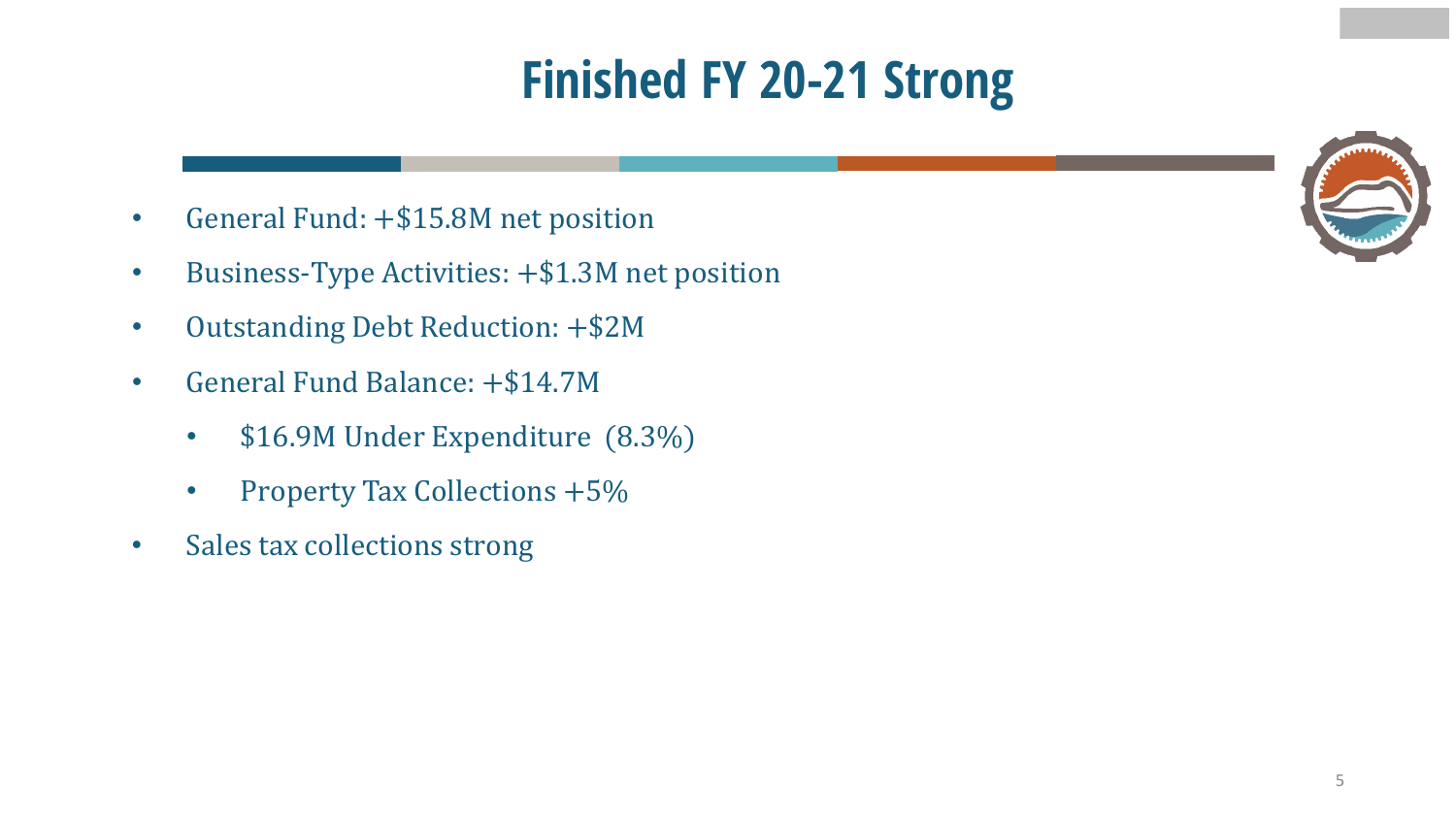### **FY21-22 Year to Date Revenues: Optimistic**

| <b>Major Year-to-Date Revenue Summary</b> |                |                          |         |               |        |  |  |
|-------------------------------------------|----------------|--------------------------|---------|---------------|--------|--|--|
|                                           | FY 2021/22     | FY2021/22<br>% Collected |         |               |        |  |  |
| <b>Revenue</b>                            | <b>Current</b> | <b>Revenue to</b>        | through |               |        |  |  |
| Source                                    | <b>Budget</b>  | <b>Date</b>              | 3/9/22  | <b>Status</b> |        |  |  |
| <b>Property Tax</b>                       | 108,699,000    | 108,448,003              | 99.77%  |               |        |  |  |
| Sales tax                                 | 33,706,181     | 20,719,516               | 61.47%  |               |        |  |  |
| <b>Other Taxes</b>                        | 785,500        | 1,722,509                | 219.29% |               |        |  |  |
| Federal                                   | 17, 115, 597   | 9,758,617                | 57.02%  |               | $\ast$ |  |  |
| <b>State</b>                              | 9,172,057      | 3,643,048                | 39.72%  |               | $\ast$ |  |  |
| <b>Federal &amp; State</b>                | 6,491,767      | 3,368,126                | 51.88%  |               | $\ast$ |  |  |
| Local                                     | 5,749,407      | 4,610,315                | 80.19%  |               |        |  |  |
| Permit fees                               | 13,201,486     | 9,776,848                | 74.06%  |               |        |  |  |
| Miscellaneous                             | 2,327,662      | 1,444,916                | 62.08%  |               |        |  |  |

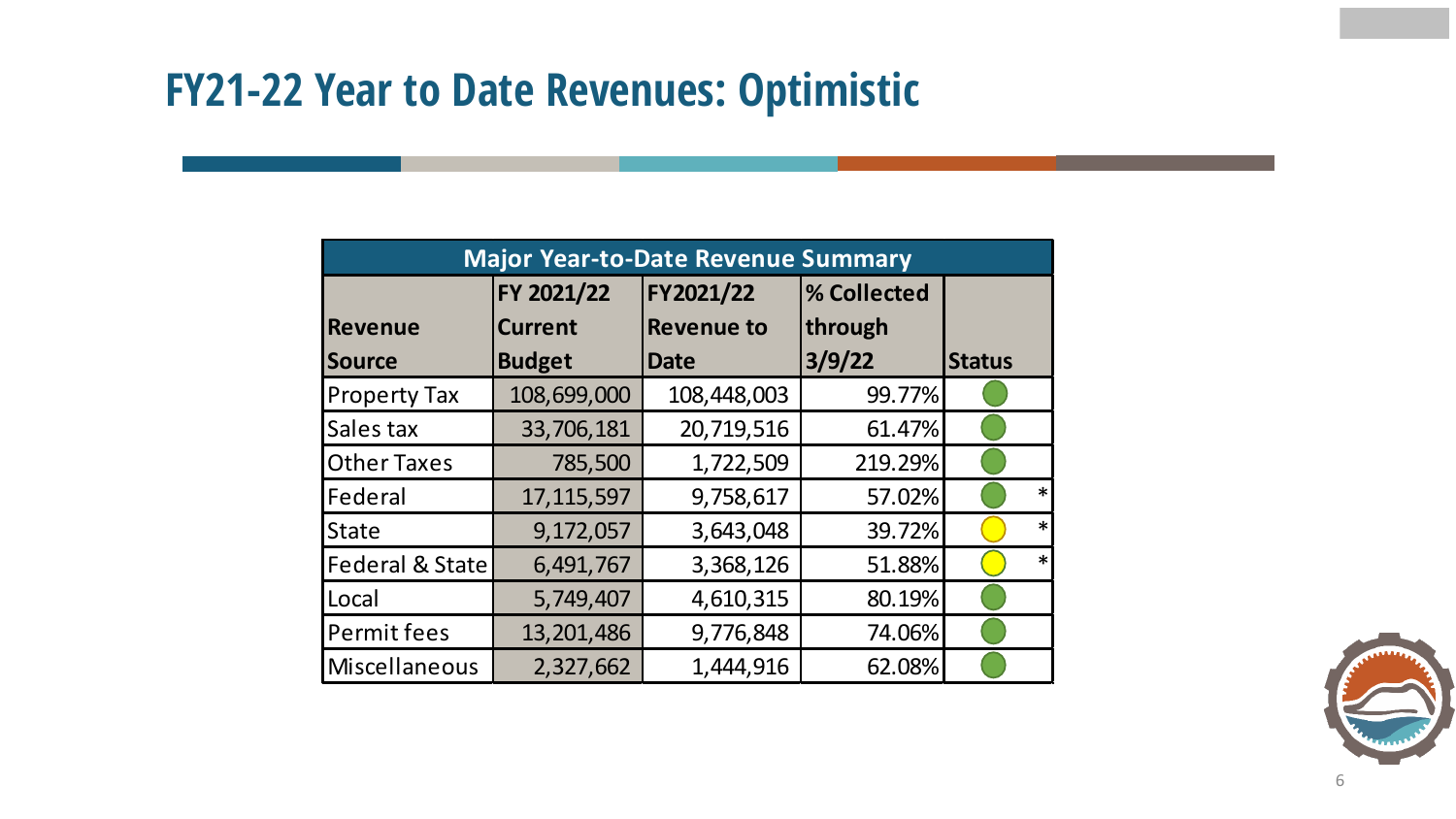### **FY 22-23 Mid-Year Revenue Projections: Positive**

|                            | FY 2021/22     |                 |               |               |
|----------------------------|----------------|-----------------|---------------|---------------|
| <b>Revenue</b>             | <b>Adopted</b> | FY2022/23       | Year-to-Year  |               |
| <b>Source</b>              | <b>Budget</b>  | <b>Forecast</b> | <b>Change</b> | <b>Status</b> |
| <b>Property Tax</b>        | 108,699,000    | 111,521,000     | 2,822,000     |               |
| Sales tax                  | 33,706,181     | 38,625,581      | 4,919,400     |               |
| <b>Other Taxes</b>         | 785,500        | 1,473,000       | 687,500       |               |
| Federal                    | 15,352,974     | 16,486,160      | 1,133,186     |               |
| <b>State</b>               | 5,402,064      | 6,451,238       | 1,049,174     |               |
| <b>Federal &amp; State</b> | 6,491,767      | 6,487,564       | (4,203)       |               |
| Local                      | 5,699,407      | 4,985,749       | (713, 658)    |               |
| Permit fees                | 13,043,464     | 13,727,489      | 684,025       |               |
| Miscellaneous              | 2,265,663      | 2,376,048       | 110,385       |               |
| <b>TOTAL</b>               | 191,446,020    | 202,133,829     | 10,687,809    | 5.6%          |
|                            |                |                 |               |               |
| <b>FY 2021</b>             |                |                 | 11,445,170    |               |

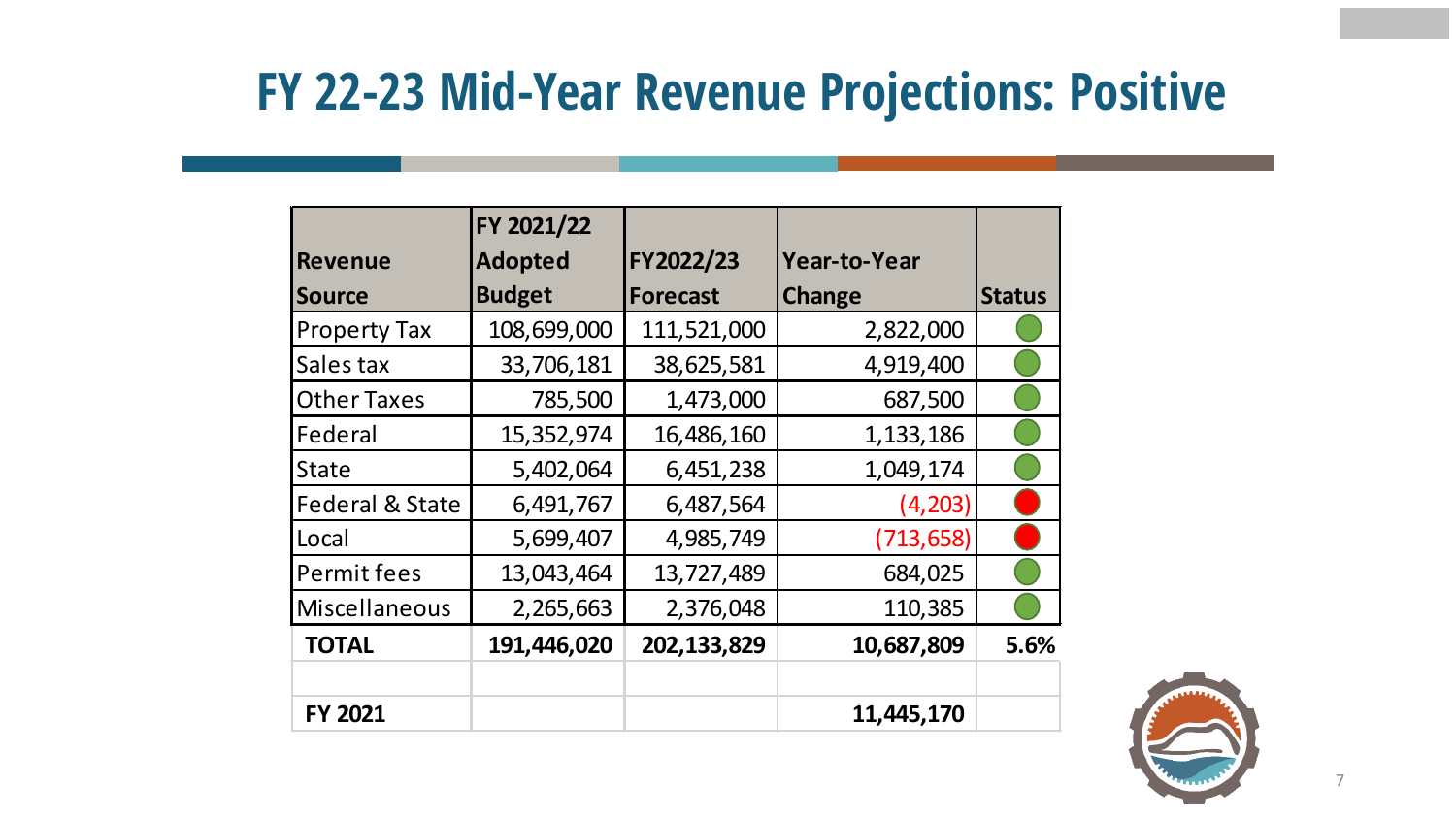### **FY 2022-23 Planned Commitments**

|                             | 10,687,809 | 5.6% |
|-----------------------------|------------|------|
| <b>Annualizing HR Costs</b> | 1,596,000  |      |
| End of 2 year WS Diversion  | 3,021,396  |      |
|                             |            |      |
|                             | 6,070,413  | 3.2% |

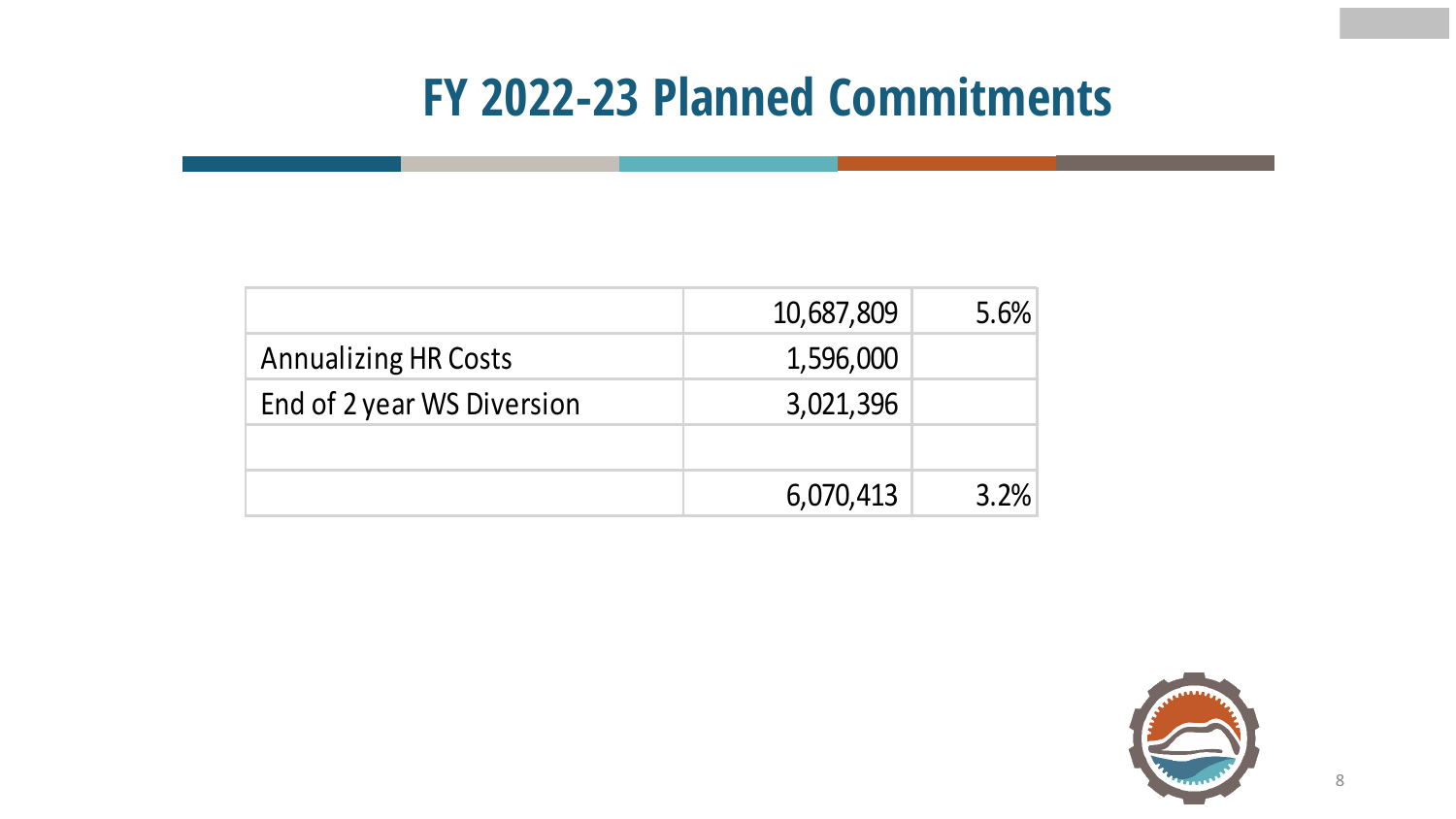### **Macro-Economic Considerations**



#### **CONSUMER PRICE INDEX**



February 2022

SOUTHEAST INFORMATION OFFICE . Atlanta, Ga. . 404-893-4222 . bls.gov/regions/southeast For release: Thursday, March 10, 2022

|                                        |         | All urban consumers            |                                |         | Wage earners & clerical workers |                     |  |
|----------------------------------------|---------|--------------------------------|--------------------------------|---------|---------------------------------|---------------------|--|
|                                        |         | Percent change                 |                                |         | Percent change                  |                     |  |
| Group                                  | Index   | Feb 21 to<br>Feb <sub>22</sub> | Jan 22 to<br>Feb <sub>22</sub> | Index   | Feb 21 to<br>Feb <sub>22</sub>  | Jan 22 to<br>Feb 22 |  |
| <b>U.S. City Average<sup>1</sup></b>   |         |                                |                                |         |                                 |                     |  |
| All items (1982-84=100)                | 283.716 | 7.9                            | 0.9                            | 278.943 | 8.6                             | 1.0                 |  |
| All items (1967=100)                   | 849.887 |                                |                                | 830.885 |                                 |                     |  |
| Food and beverages                     | 291.244 | 7.6                            | 1.0                            | 290.640 | 7.7                             | 1.0                 |  |
| Housing                                | 291.504 | 5.9                            | 0.6                            | 287.639 | 6.0                             | 0.5                 |  |
| Apparel                                | 127.868 | 6.6                            | 3.1                            | 127.707 | 6.7                             | 3.0                 |  |
| Transportation                         | 253.150 | 21.1                           | 1.9                            | 258.371 | 23.1                            | 1.9                 |  |
| <b>Medical care</b>                    | 536.932 | 2.4                            | 0.4                            | 545.306 | 2.5                             | 0.4                 |  |
| Recreation <sup>2</sup>                | 129.116 | 5.0                            | 0.9                            | 123,400 | 4.9                             | 0.9                 |  |
| Education & communication <sup>2</sup> | 143.913 | 1.6                            | 0.0                            | 130.669 | 0.9                             | $-0.1$              |  |
| Other goods and services               | 496.045 | 5.6                            | 1.1                            | 547.005 | 5.7                             | 1.0                 |  |
| South <sup>1</sup>                     |         |                                |                                |         |                                 |                     |  |
| All items (1982-84=100)                | 274.688 | 8.4                            | 1.1                            | 271.367 | 9.1                             | 1.2                 |  |
| All items (1977=100)                   | 445.582 | $\overline{a}$                 | $\blacksquare$                 | 439.509 | $\overline{\phantom{0}}$        |                     |  |
| Food and beverages                     | 286.289 | 7.2                            | 1.1                            | 285.414 | 7.3                             | 1.1                 |  |
| Housing                                | 268.728 | 6.4                            | 0.8                            | 268.776 | 6.3                             | 0.8                 |  |
| Apparel                                | 136.479 | 7.5                            | 2.5                            | 136.094 | 8.4                             | 2.5                 |  |
| Transportation                         | 256.401 | 22.2                           | 2.5                            | 257.834 | 23.9                            | 2.6                 |  |
| <b>Medical care</b>                    | 509.264 | 2.7                            | 0.3                            | 522.844 | 3.1                             | 0.4                 |  |
| Recreation <sup>2</sup>                | 129.388 | 4.5                            | 1.7                            | 123.667 | 4.1                             | 1.4                 |  |
| Education & communication <sup>2</sup> | 138.857 | 1.9                            | $-0.6$                         | 123.027 | 1.0                             | $-0.7$              |  |
| Other goods and services               | 476.452 | 5.7                            | 1.0                            | 519.004 | 5.9                             | 1.0                 |  |



9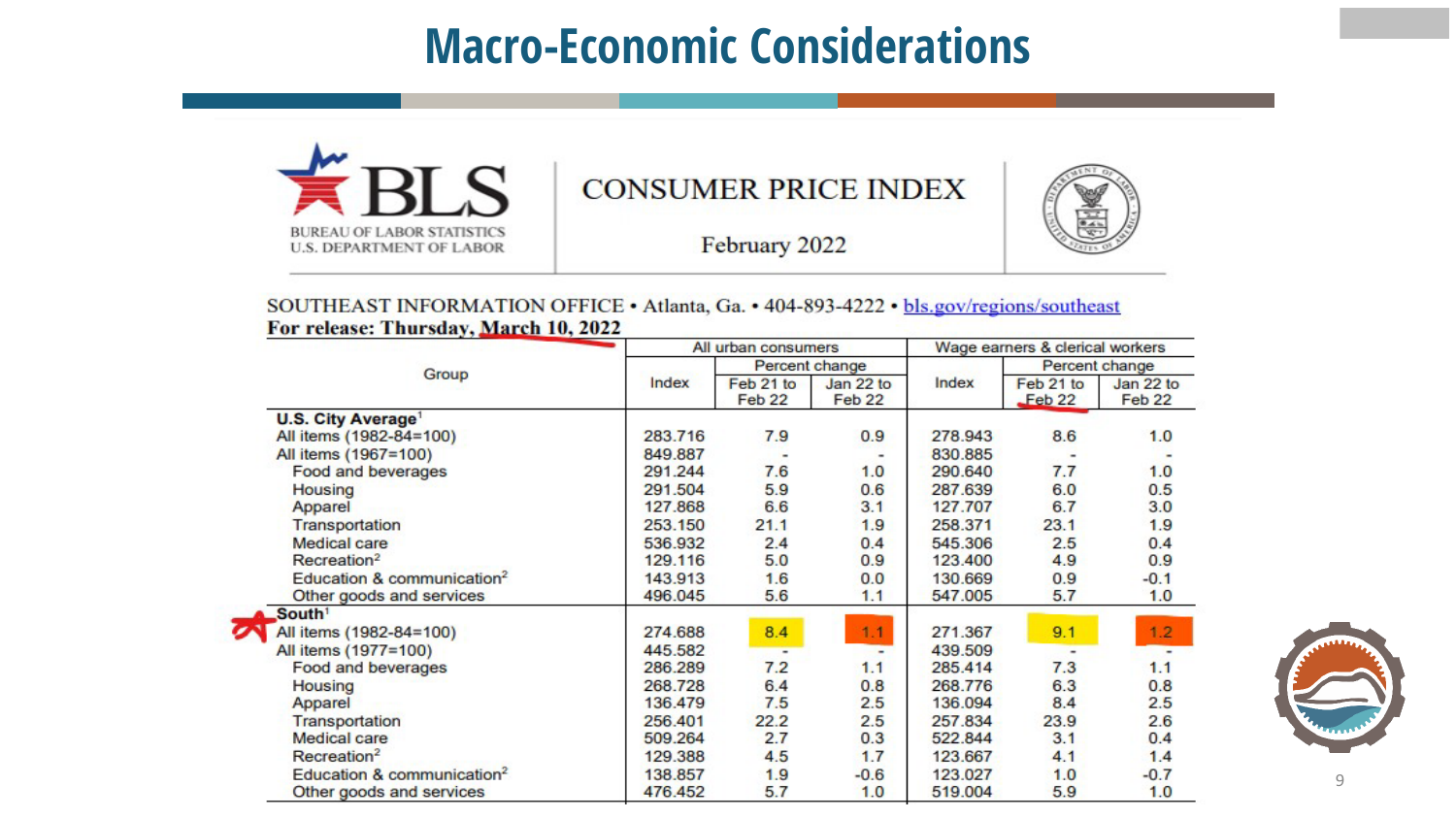### **Macro-Economic Considerations**

- Direct inflation exposure:
	- Fuel: \$1M
	- Electricity: \$1.7M
	- General Supplies
- Indirect inflation exposure:
	- Turnover/Retention
	- Compensation
- Supply chain exposure:
	- Ambulances backordered
	- Patrol Vehicles delayed

#### **WSJ**  $\Omega$

 $U.S.$ What's News **Business & Tech** Markets

 $\equiv$ 

### **Inflation Reaches** Four-Decade High of 7.9%

Rising energy, food and services prices pushed U.S. inflation to a 7.9% annual rate last month with oil and commodity market disruptions from the Ukraine crisis expected to add more cost pressures.

#### Consumer-price index, change from a year earlier

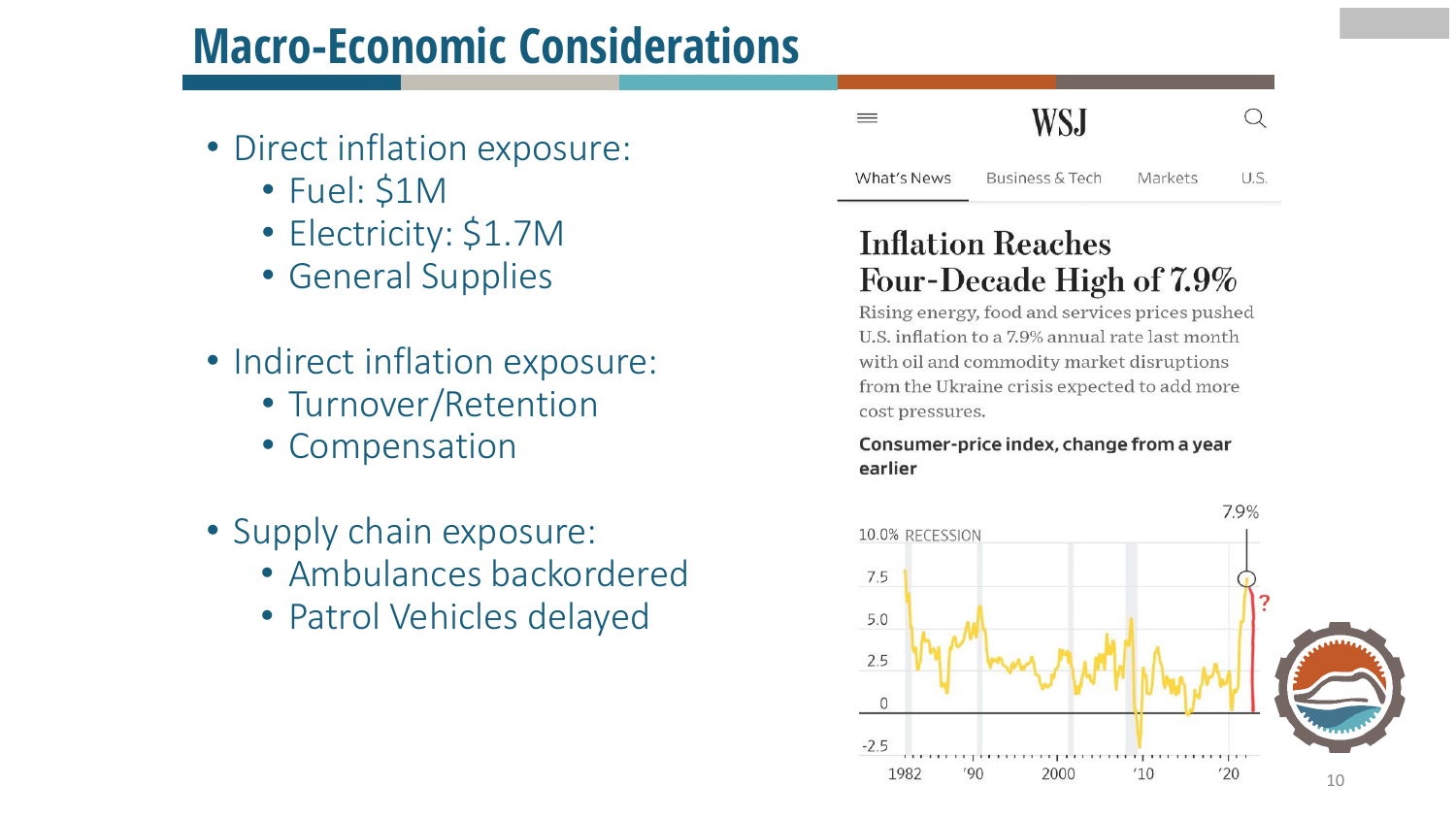### **Overall Budget Strategies**

- Take care of our people
- Invest in capital and infrastructure
- Take care of existing commitments, limit new ongoing costs
- Set funds aside to hedge inflation

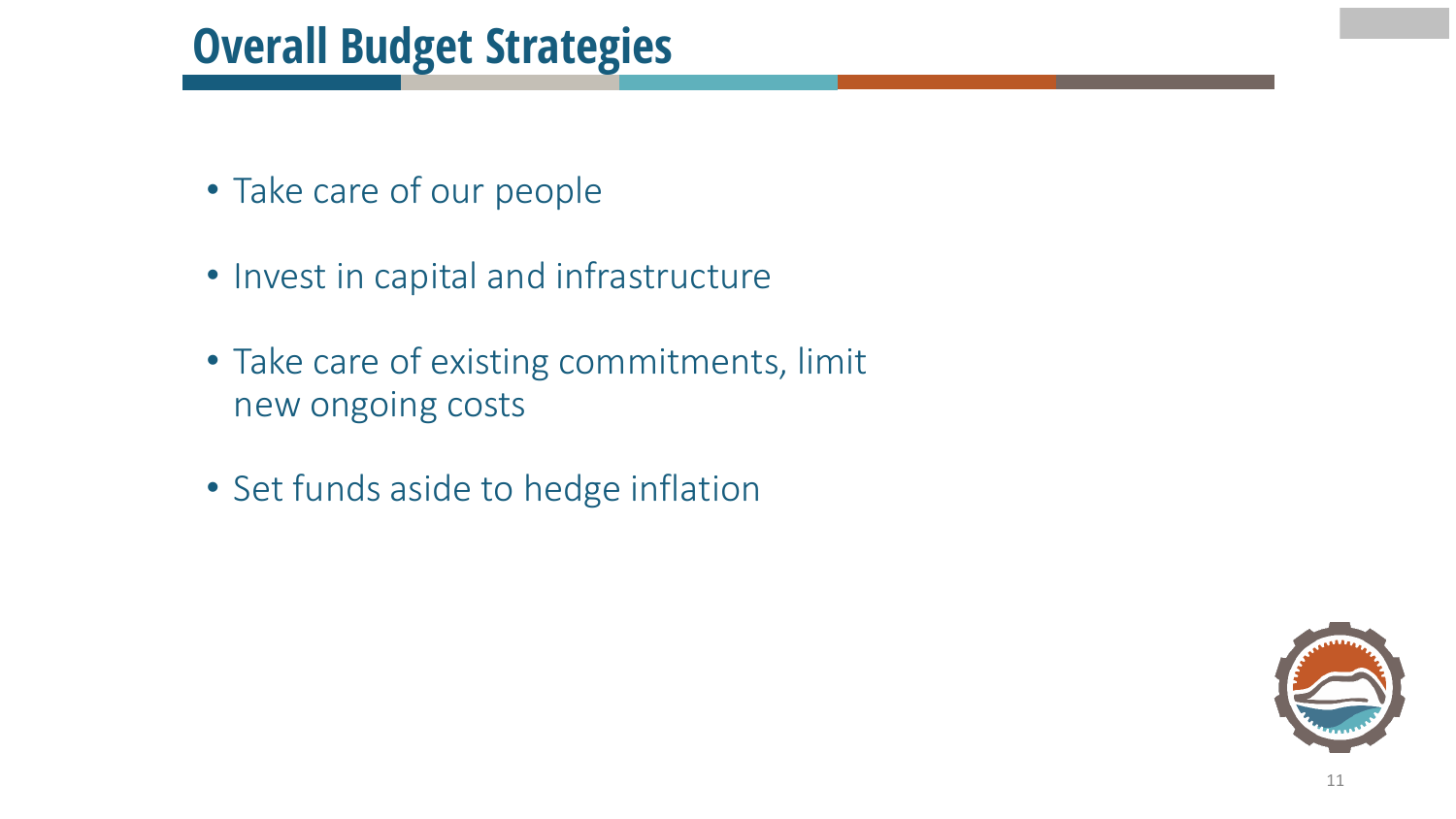

## **Education**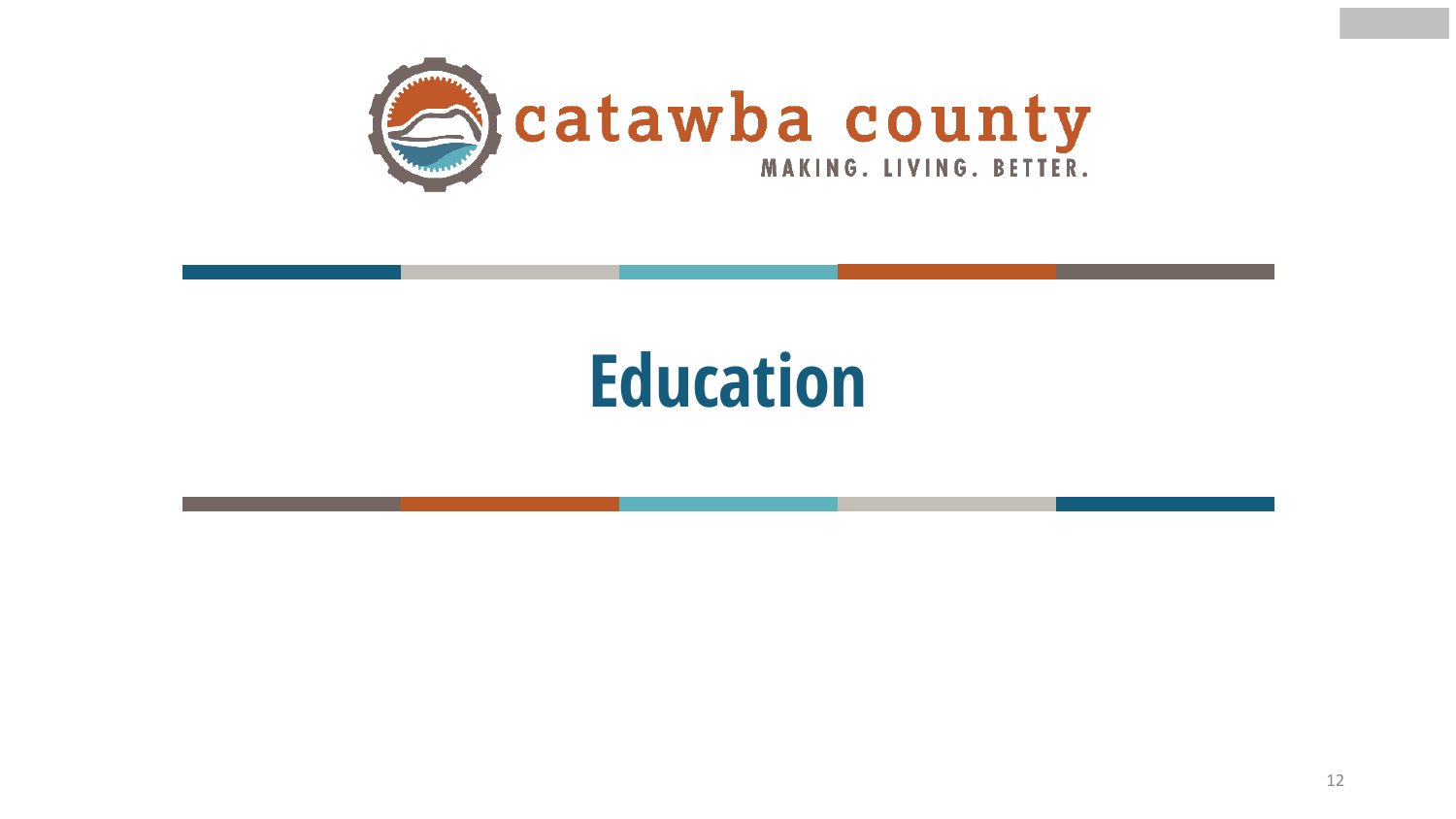### **Overview of County Funding Responsibility**

- State primarily responsible for current expense
- Statutory Funding Responsibility of Counties:
	- Supplementing state current expense; must fund all three systems on equal per pupil basis
	- Primarily responsible for capital and construction
		- Portion of local non-food sales tax restricted for school capital, construction, or debt
	- Fines and forfeitures

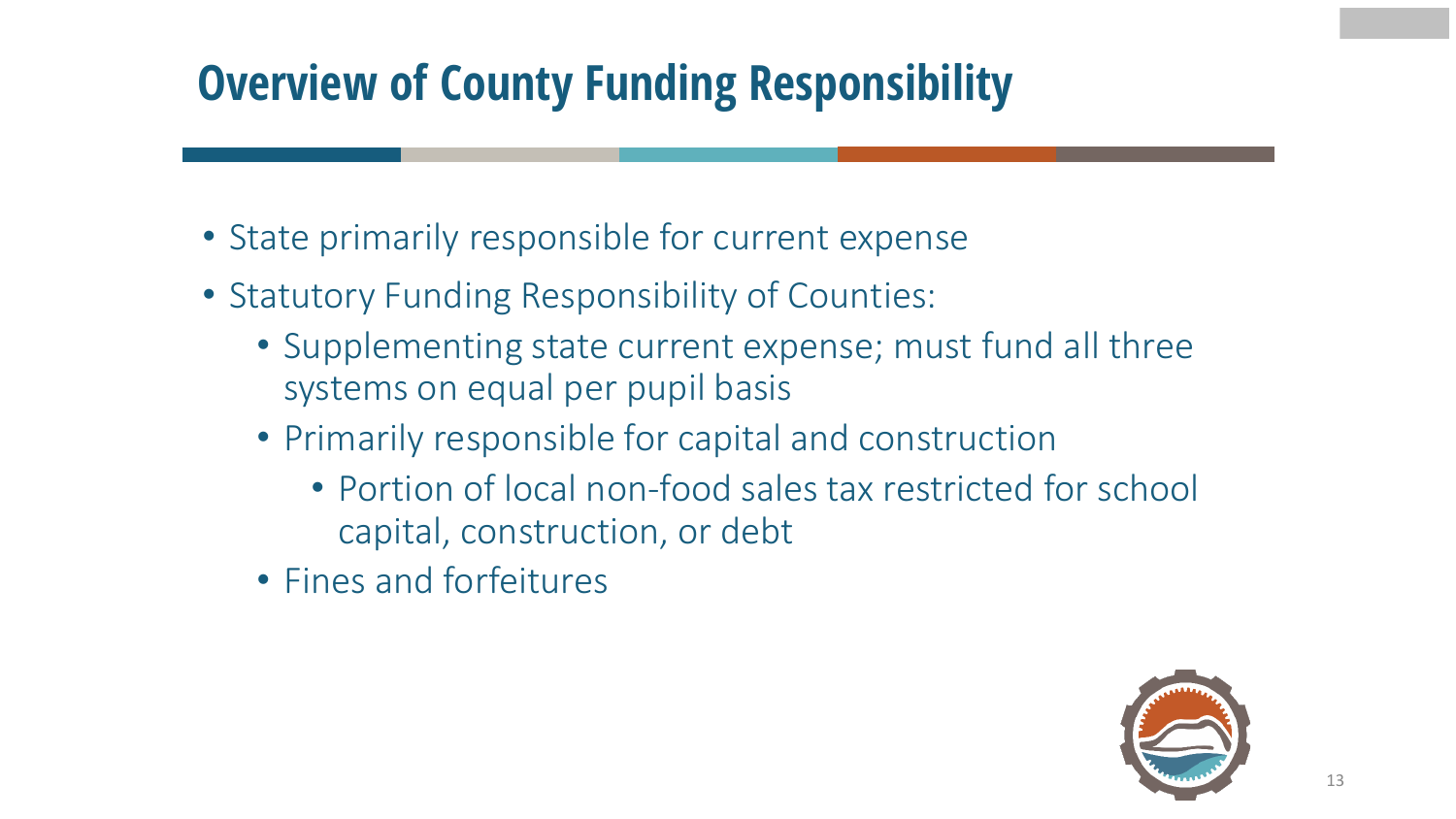### **Current Funding Levels / Existing Commitments**

- Current Expense FY21/22
	- Public Schools \$1,798 per pupil, \$40.9M total
	- CVCC \$4.84M
- K-64 \$1.3M per year for 5 years (in year 5 of 5)
- Annual Capital \$7M \$8M per year
- School debt service
	- \$15M per year plus reserves
	- Approved \$48M in school projects this 4-year cycle (projected)
	- 4-year plan developed in conjunction with revaluation; in last year of current plan

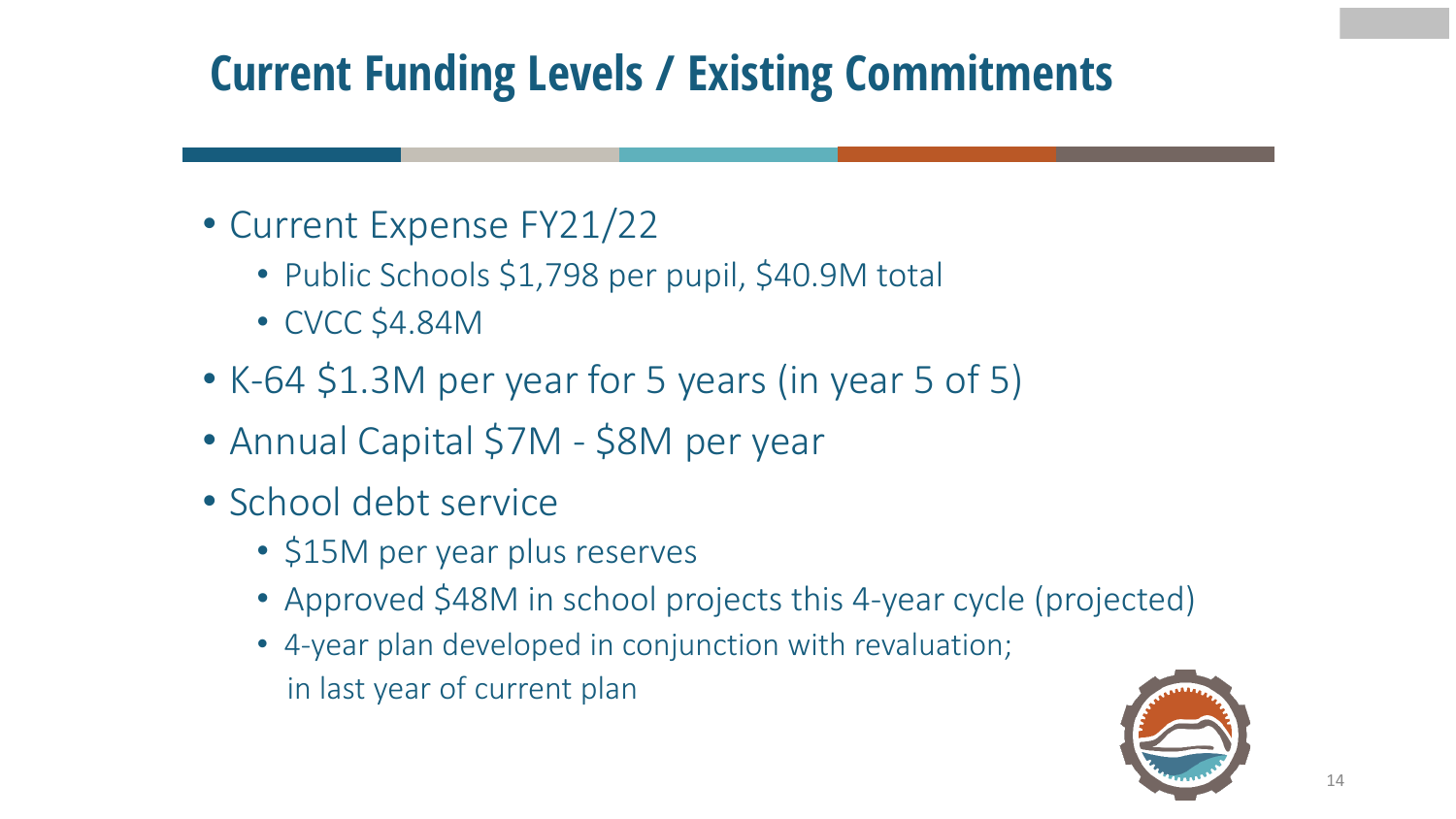### **Education: How Our Local Funding Stacks Up**



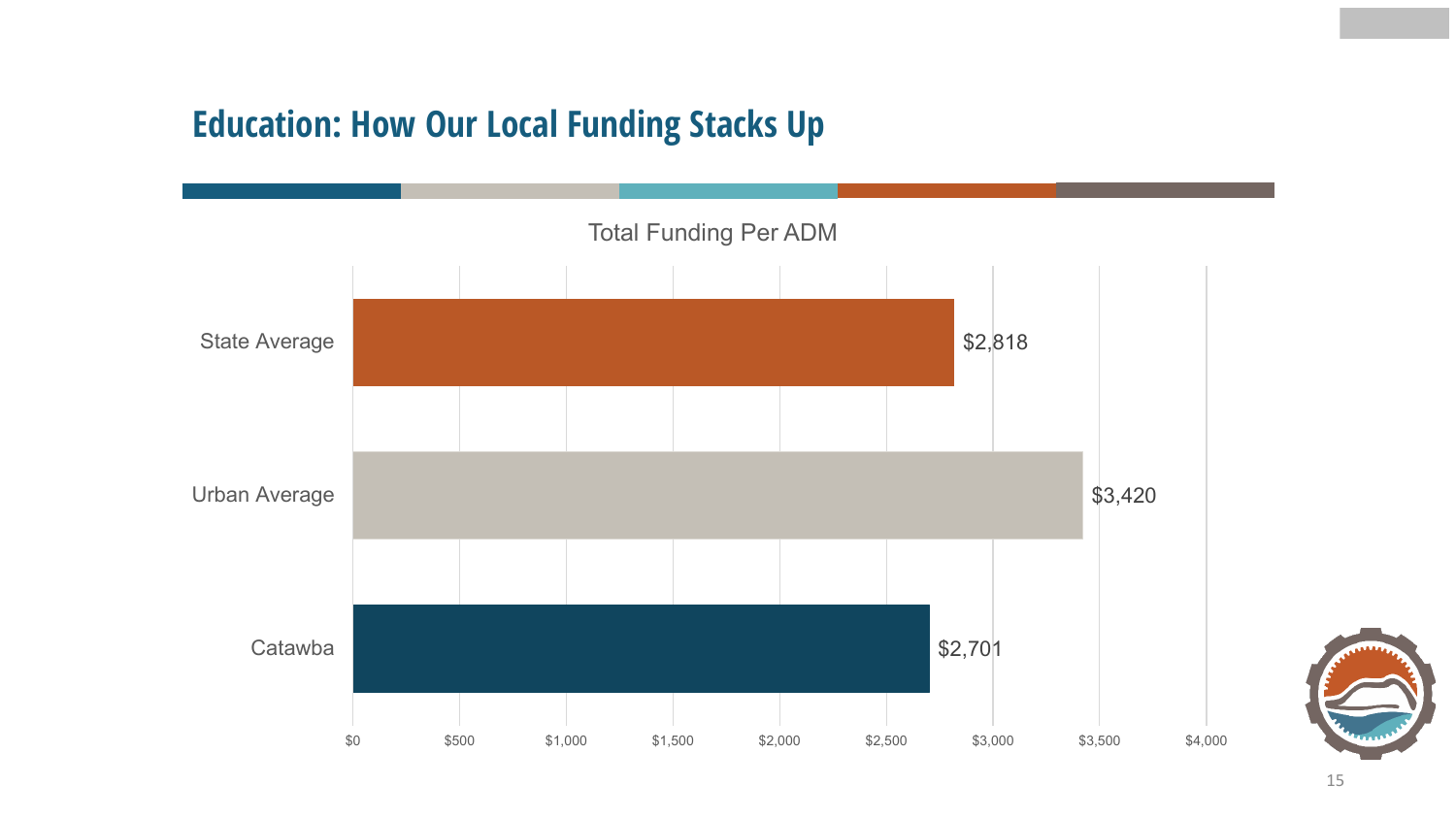### **Education Funding Considerations**

- Continued student loss
- School class size reduction to address COVID learning loss
- Competitive teacher pay
- Inflationary pressures
- State unfunded mandates (\$15 minimum wage, retirement, and health)
- Discontinuation of universal free and reduced lunch
- Greater socio-emotional needs among students post-COVID

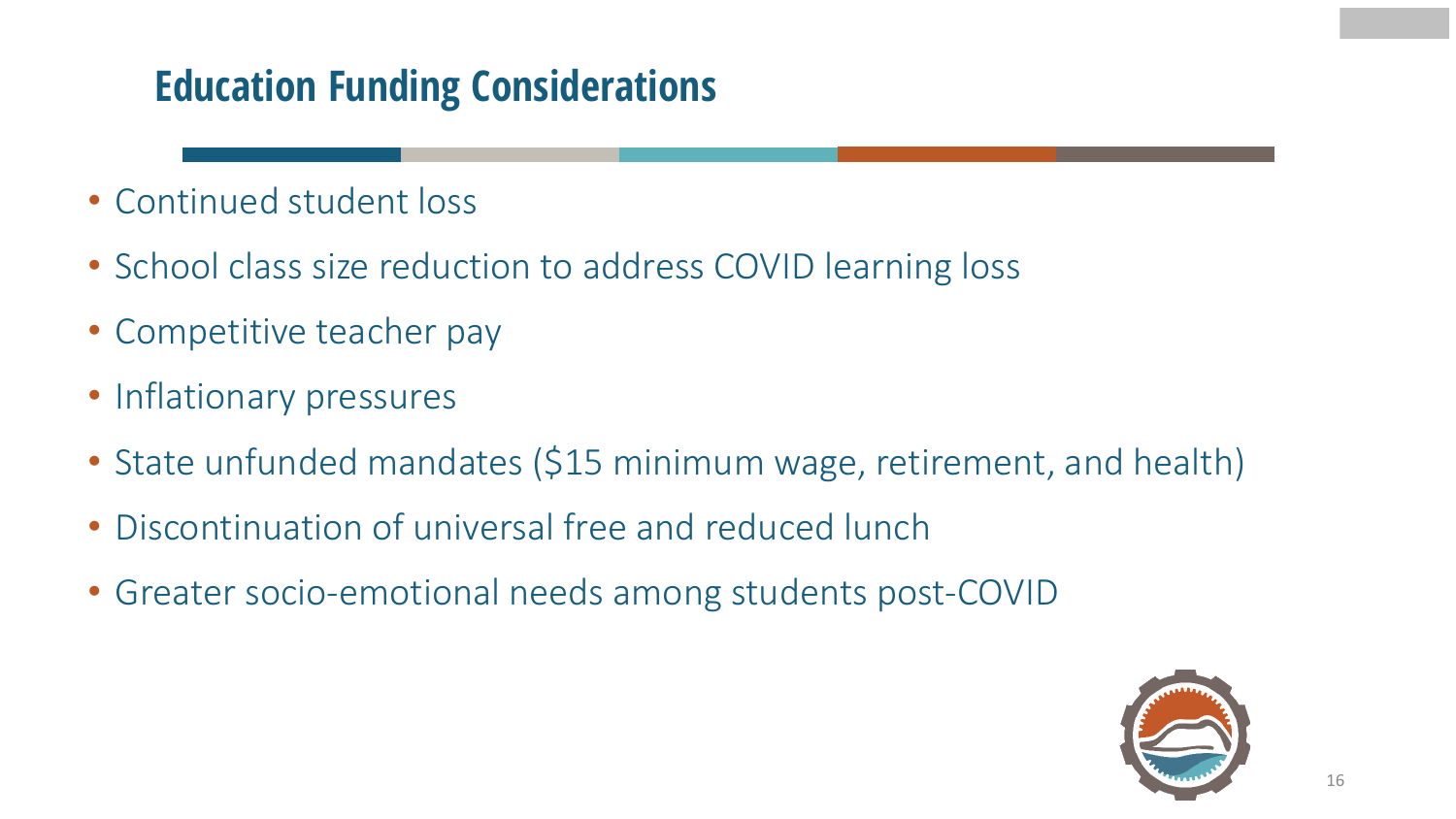### **Education: Student Loss**

| <b>Schools - Certified ADM   Catawba</b> |         | <b>Hickory</b> | <b>Newton</b> | <b>Total ADM</b> |
|------------------------------------------|---------|----------------|---------------|------------------|
| IFY 2022/23                              | 15,471  | 3,761          | 2,840         | 22,072           |
| IFY2021/22                               | 15,833  | 4,011          | 2,899         | 22,743           |
| Increase/Decrease                        | (362)   | (250)          | (59)          | (671)            |
| <b>% Change</b>                          | $-2.3%$ | $-6.2%$        | $-2.0%$       | $-3.0%$          |

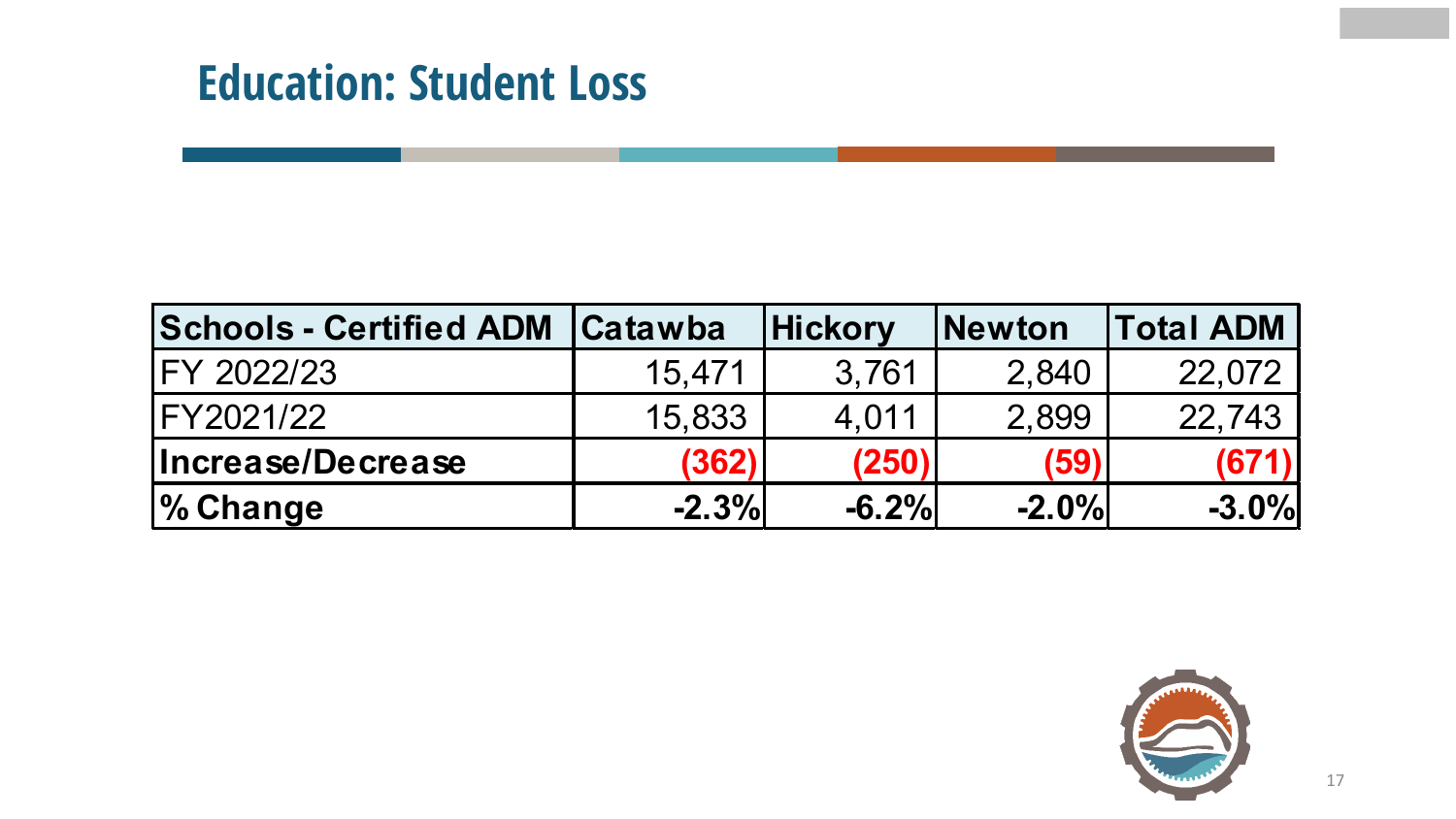### **Education: Current Expense Requests**

• Each school system requests a total current expense (operating) budget

| <b>Schools - Requested Budgets</b> | Catawba               | <b>Hickory</b> | <b>Newton</b> | <b>Total ADM</b> |
|------------------------------------|-----------------------|----------------|---------------|------------------|
| FY 2022/23                         | 29,957,271  7,211,778 |                | 5,679,679     | 42,848,728       |
| FY 2021/22                         | 28,467,734            | 7,211,778      | 5,212,402     | 40,891,914       |
| Increase/Decrease                  | 1,489,537             | (0)            | 467,277       | 1,956,814        |
| % Change                           | 5.2%                  | 0.0%           | 9.0%          | 4.8%             |

• This request is then converted into a per-pupil request

| <b>Schools - Requested Per Pupil</b> | Catawba | <b>Hickory</b> | <b>Newton</b> | <b>Total ADM</b> |
|--------------------------------------|---------|----------------|---------------|------------------|
| FY 2022/23                           | 1,936   | 1,918          | 2,000         | 1,951            |
| FY 2021/22                           | 1,798   | 1,798          | 1,798         | 1,798            |
| Increase/Decrease                    | 138     | 120            | 202           | 153              |
| % Change                             | 7.7%    | 6.6%           | 11.2%         | 8.5%             |

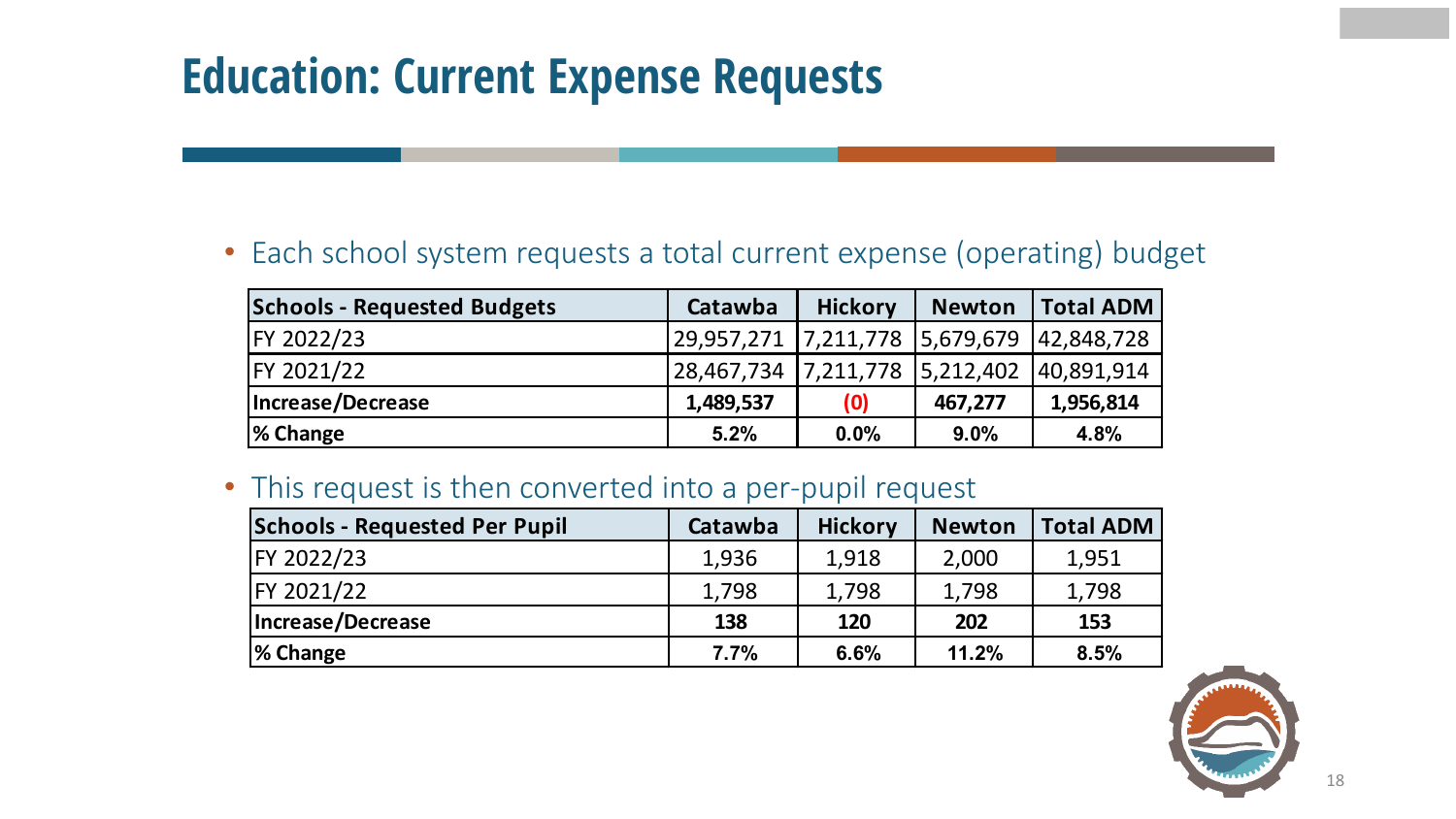### **Planful Approach to Current Expense Moving Forward**

• Allocate funding tied to dedicated sales tax increase to Current Expense with FY23 budget adoption -- \$1,900 per pupil or \$1.04M

|                   | Catawba    | <b>Hickory</b> | <b>Newton</b> | <b>Total ADM</b> |
|-------------------|------------|----------------|---------------|------------------|
| FY 2022/23        | 1,900      | 1,900          | 1,900         | 1,900            |
| FY 2021/22        | 1,798      | 1,798          | 1,798         | 1,798            |
| Increase/Decrease | 102        | 102            | 102           | 102              |
| % Change          | 5.7%       | 5.7%           | 5.7%          | 5.7%             |
|                   |            |                |               |                  |
|                   | Catawba    | <b>Hickory</b> | <b>Newton</b> | <b>Total ADM</b> |
| FY 2022/23        | 29,394,900 | 7,145,900      | 5,396,000     | 41,936,800       |
| FY 2021/22        | 28,467,734 | 7,211,778      | 5,212,402     | 40,891,914       |
| Increase/Decrease | 927,166    | (65, 878)      | 183,598       | 1,044,886        |
| % Change          | 3.2%       | $-0.9%$        | 3.4%          | 2.6%             |

• Set aside additional funding for possible allocation to school systems, depending upon how the many variables play out

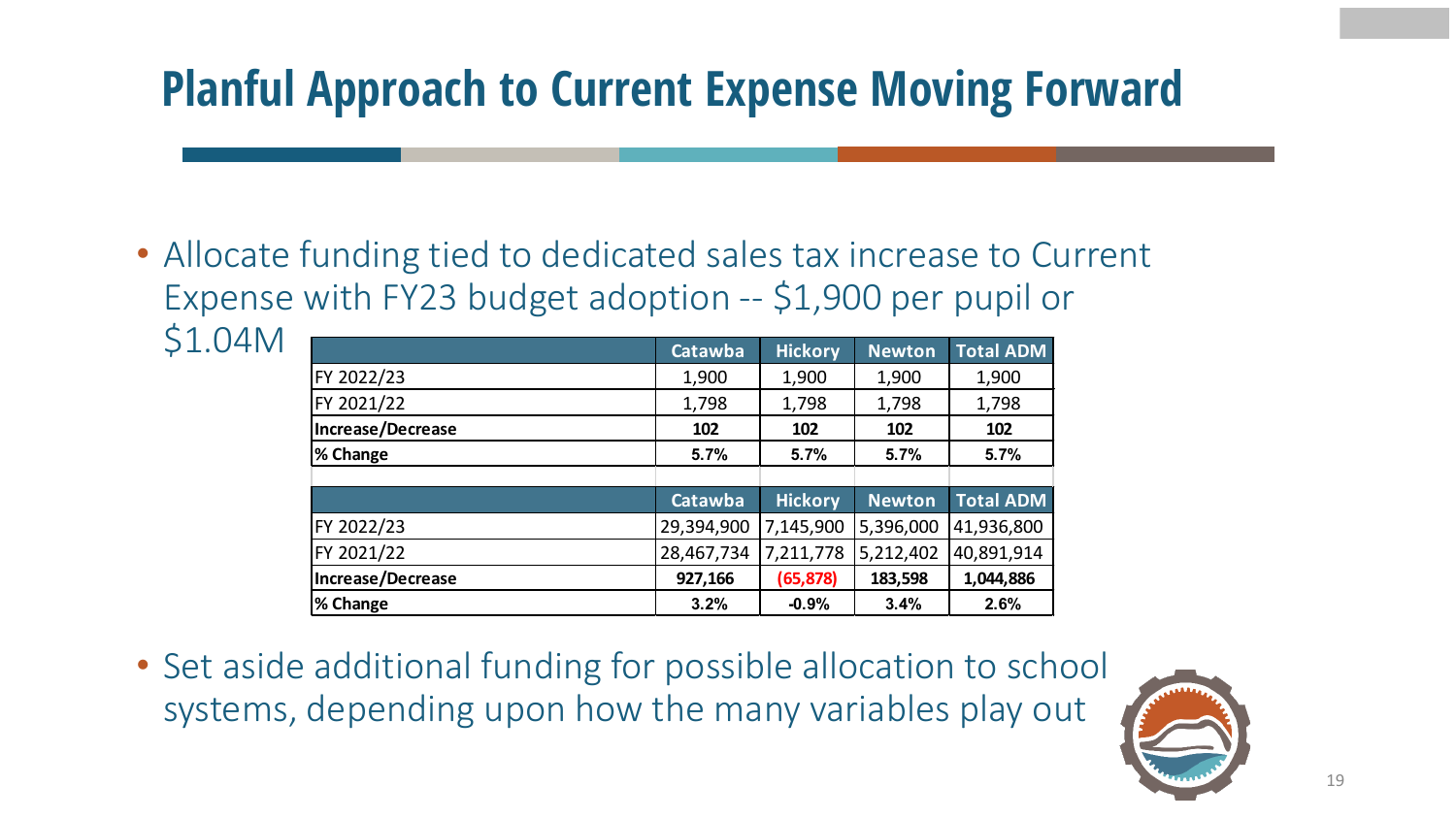### **Education: Catawba Valley Community College**

- Total Operating Request: \$5,058,230 (3.8% increase)
	- Driven by increases in projected utility costs, supplies and materials, and salary adjustments

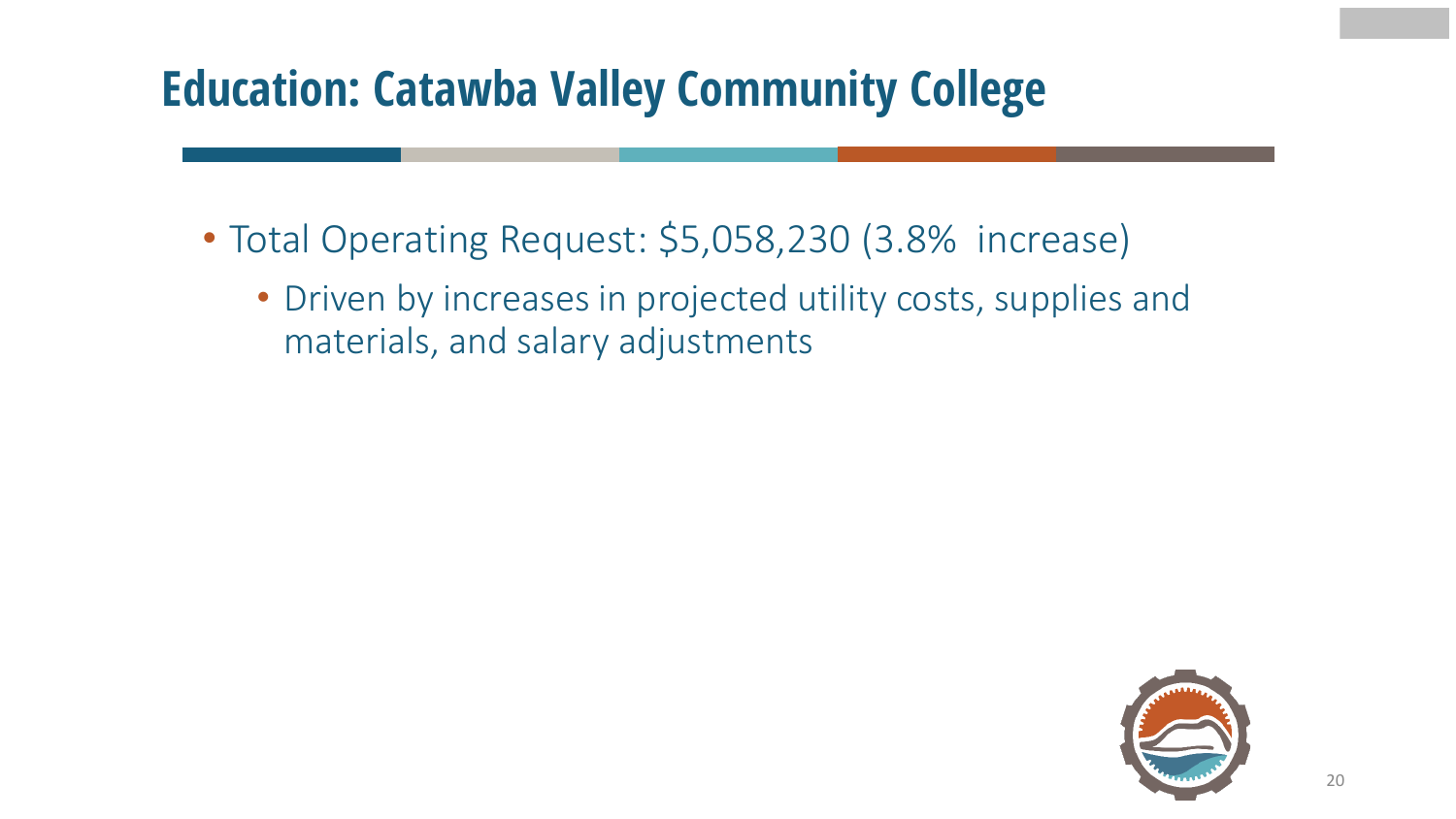### **Education: Annual Capital**

- \$11.8M in total requests, submitted by each system in order of priority
	- Catawba County Schools = \$7.17M
	- Hickory Public Schools = \$1.845M
	- Newton-Conover City Schools = \$1.388M
	- Catawba Valley Community College = \$1.375M
- Typical budget funds between \$7M and \$8M in annual capital projects
	- May be able to fund a little more this year, based on sales tax growth
	- Specific project evaluation still underway

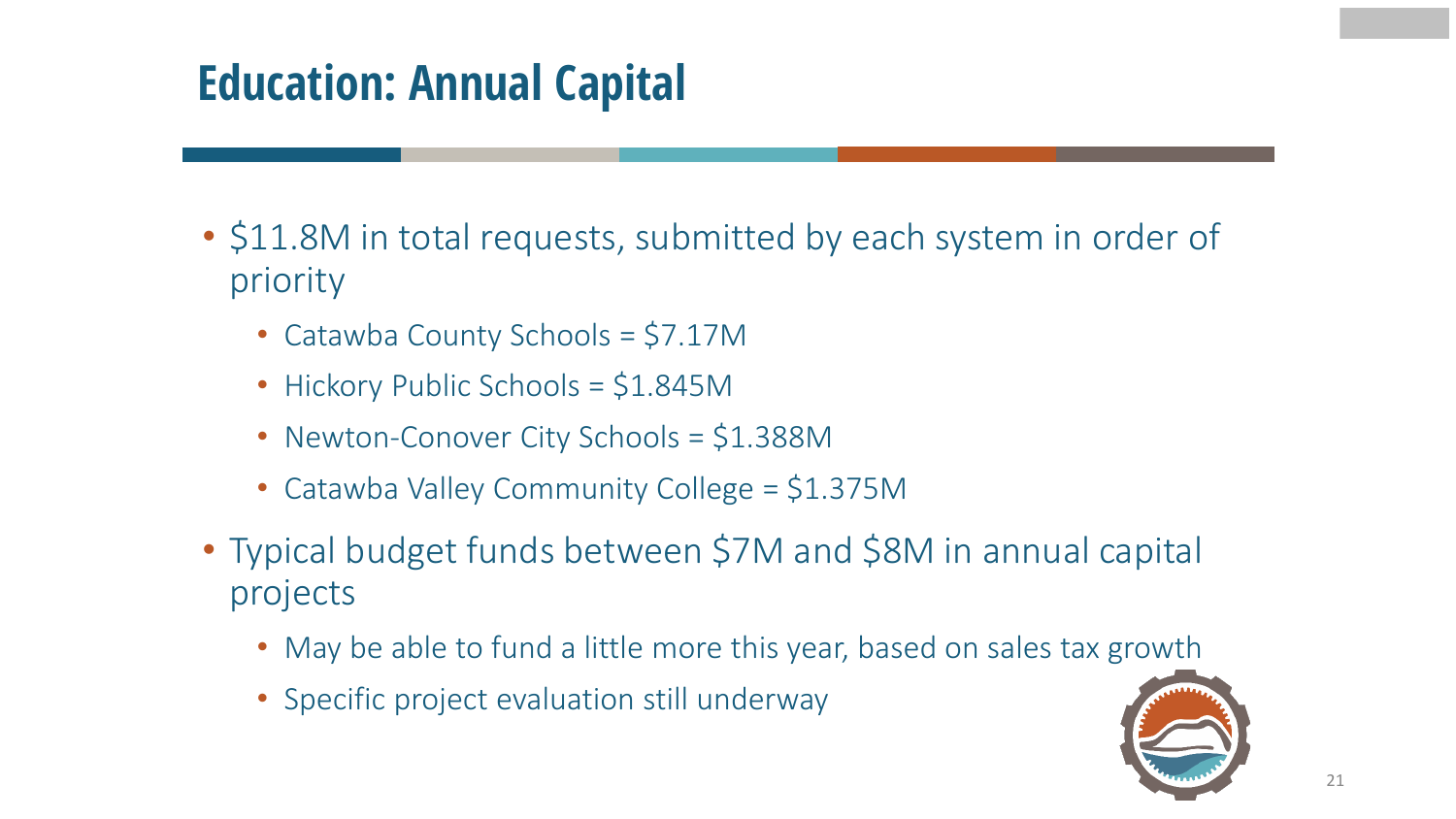

# **Public Safety**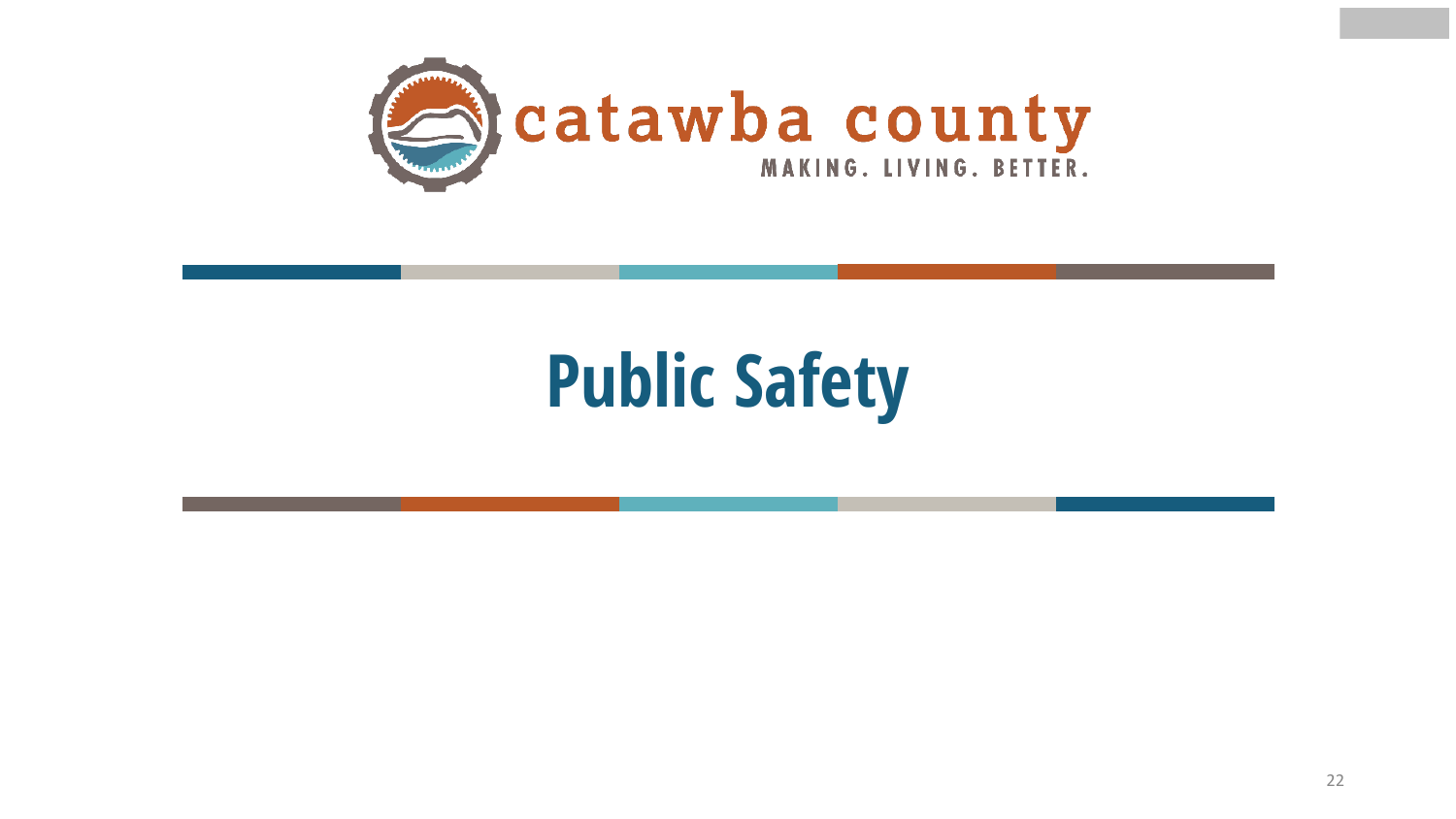## **Sheriff's Office – 5-year Trends (FY18 to FY22)**

**Total Budget** \$0 \$2,000,000 \$4,000,000 \$6,000,000 \$8,000,000 \$10,000,000 \$12,000,000 \$14,000,000 2017/18 2018/19 2019/20 2020/21 2021/22  $\longrightarrow$ Sheriff W/O Jail  $\longrightarrow$ Jail **Total Staffing**  0.00 20.00 40.00 60.00 80.00 100.00 120.00 140.00 160.00 2017/18 2018/19 2019/20 2020/21 2021/22 Sheriff W/O Jail FTEs -Jail FTEs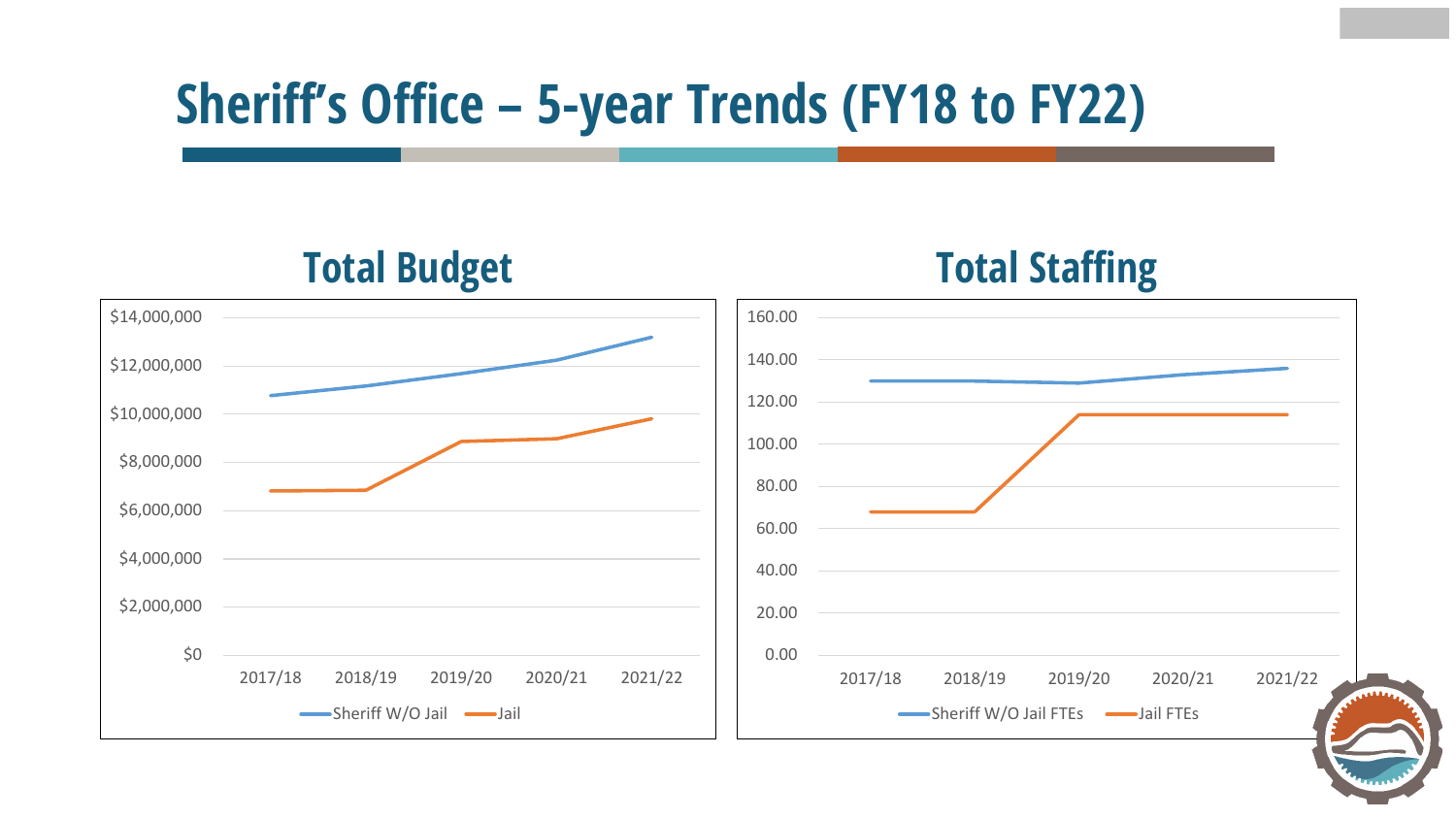### **Sheriff's Office Requested Budget**

- Total Requested Budget = \$25.4M; 7.2% increase
- Four Zone 5 Deputies \$578K (\$274K ongoing, \$304 initial equipment)
- Jail Medical Increase (3% contractual increase; addition of Mental Health Services) - \$224K

• Jail Food Services Increase - \$82K

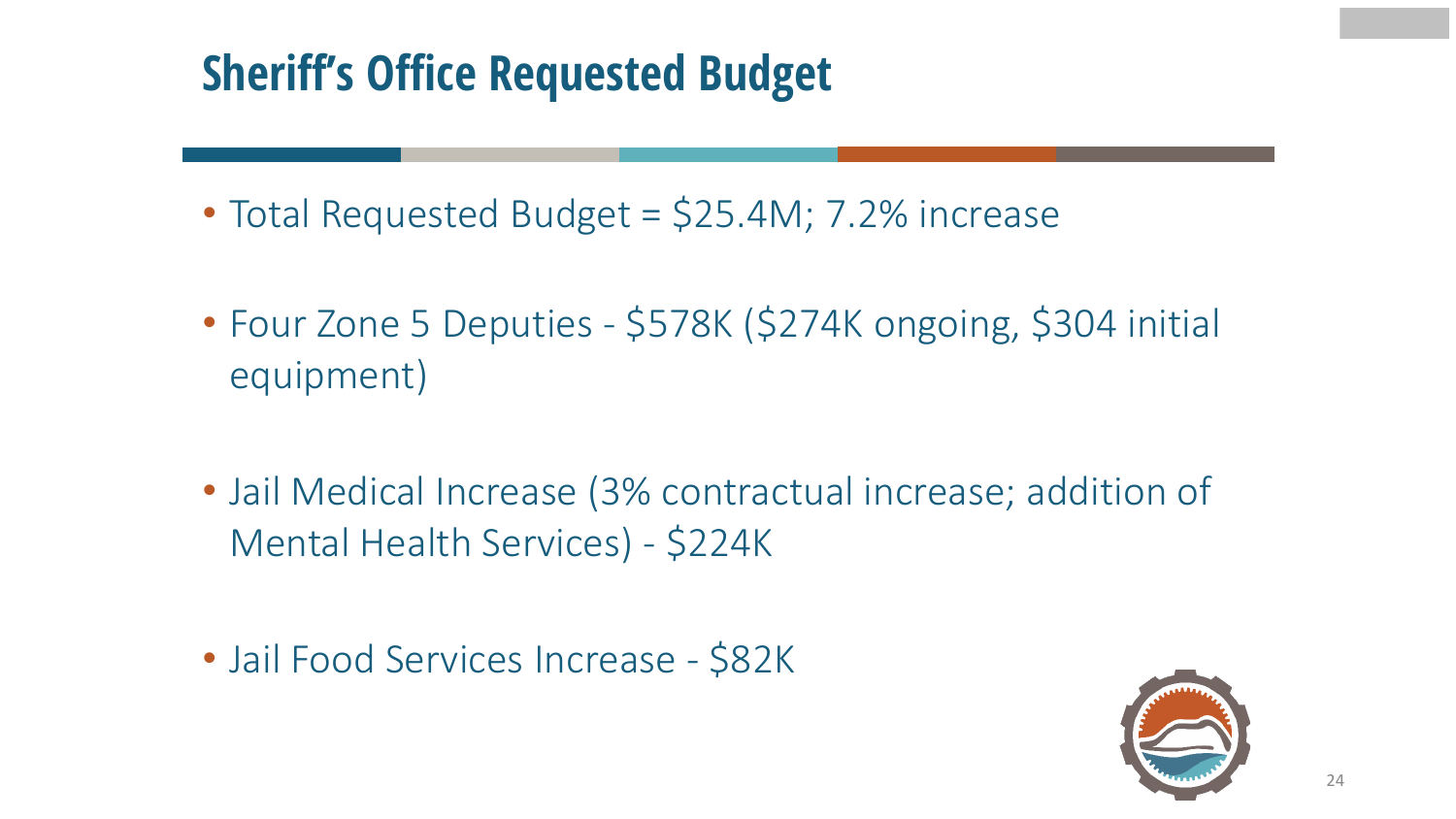### **Sheriff's Office Requested Budget**

- Extra Duty Pay Drone Team and Jail Transport Team \$24,500
- Operating increases due to inflation \$52.5K
- Additional Vehicle Replacements (9 vehicles) \$477K
- Mobile and Port Radio Replacement \$97K

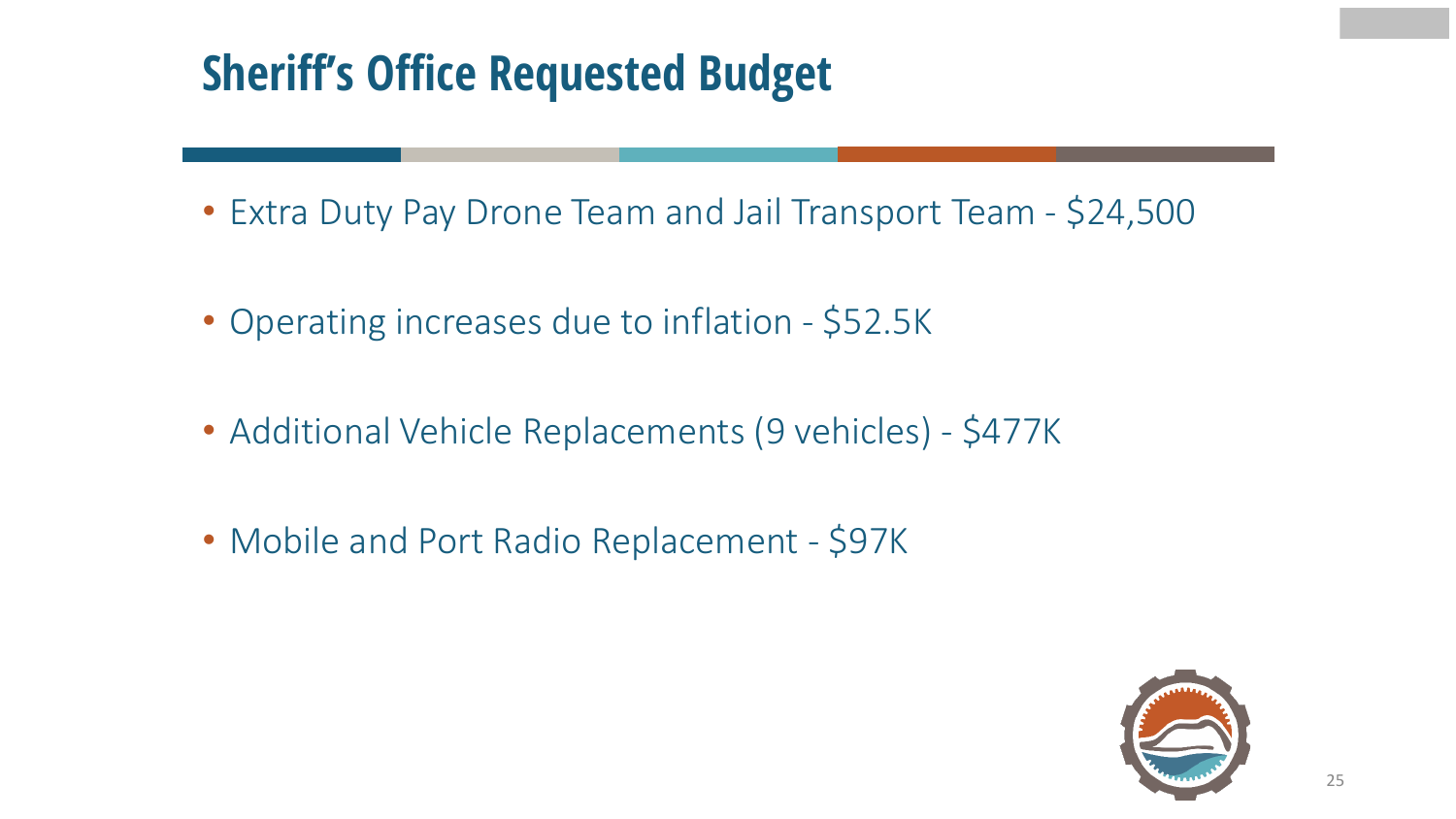### **Emergency Services – On the Front Lines of Recruitment War**

- Challenge reaching full staffing in both EMS and 911 Center
- Have delayed recruitment of BOC-approved EMS Shift Supervisors



- Hot job market presents many options for health care professionals
- FY22-23 Requested Budget attempts to address this dynamic

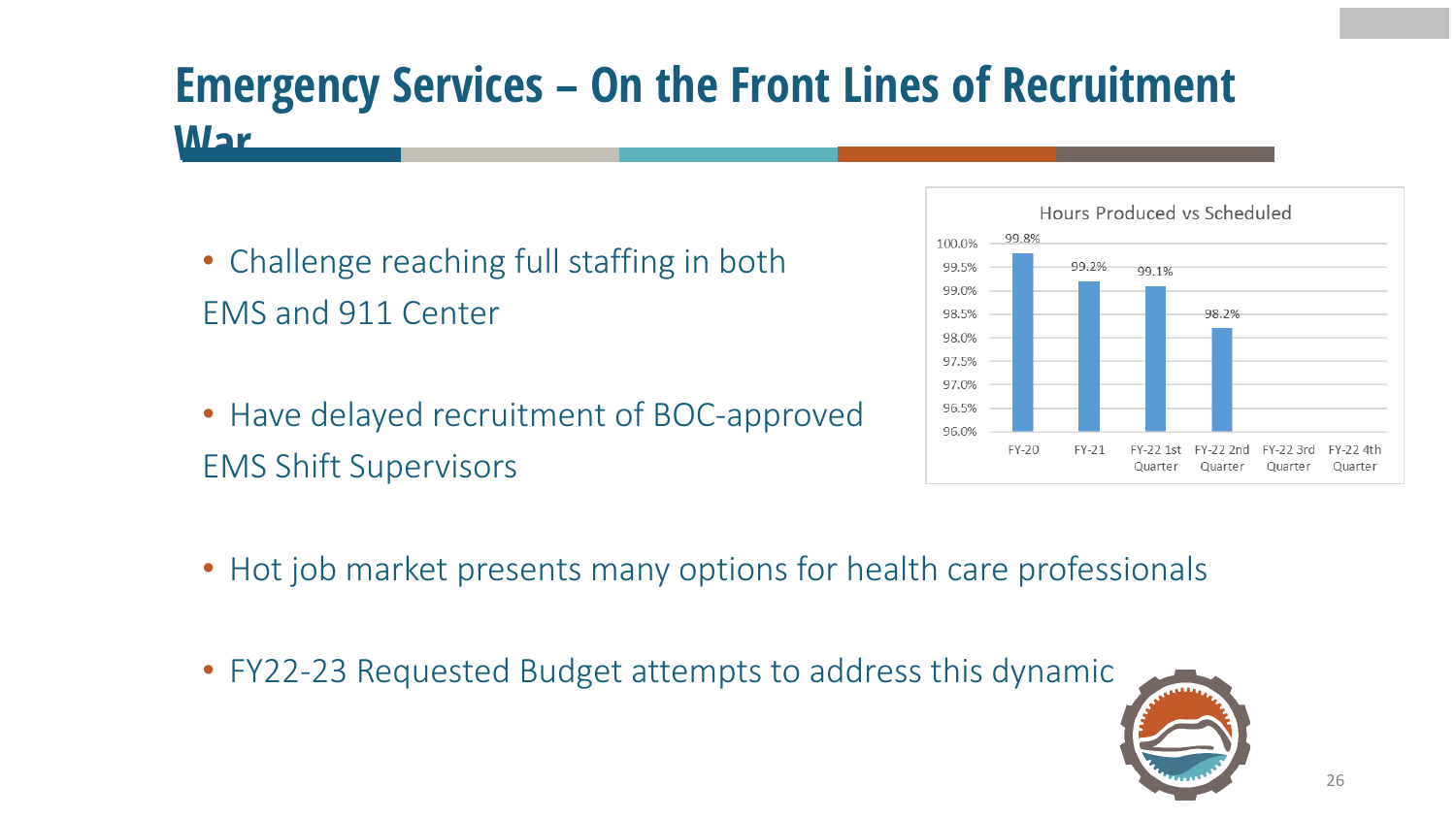### **Emergency Services Requested Budget**

- Total Requested Budget = \$16.6M; 9.3% increase
- Significant EMS Requests
	- Overtime and Part-time Wages \$274K
	- Extra Duty Pay (Field Training Officers and Night Shift) \$274K
	- Operational Supplies/Fuel/etc. (Inflationary Increase) \$188K
	- Additional Ambulance Replacement \$555K
	- Equip. replacement (ventilator, base radios, IV pumps) \$108K
- Significant 911 Center Request
	- Shift 18 Tele-communicators to 12-hour shifts \$181K

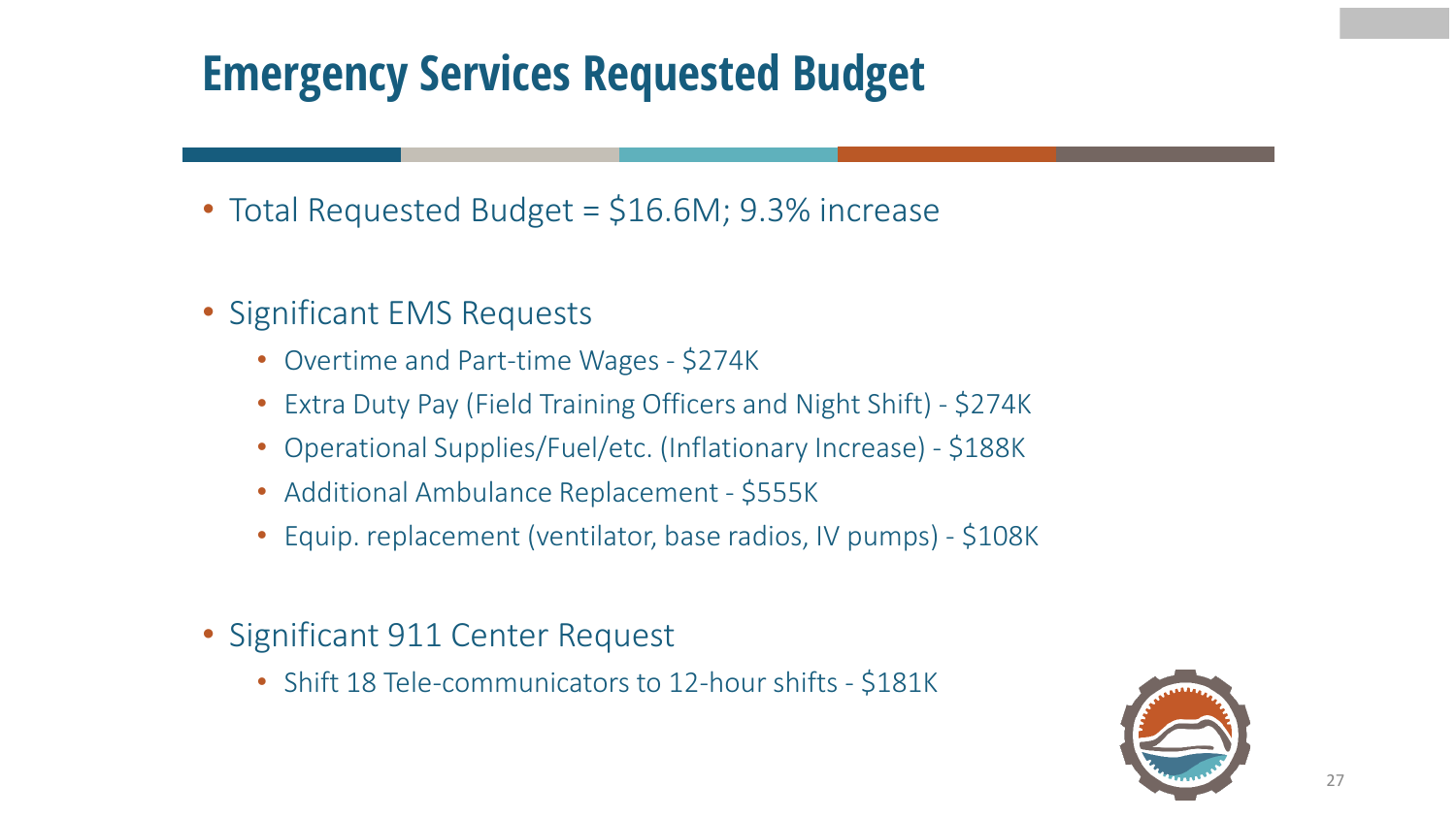### **Public Health Requests**

- Total Requested Budget: \$12M; % local County share increase requested = ??
- 1 Environmental Health Technician \$65K
- Questions surrounding continuation of COVID relief funding; focus on right-sizing for post-COVID operations
	- School Health Nurses
	- School Health Nurse Assistants
	- Communicable disease positions
- 1 School Charge Nurse \$86K

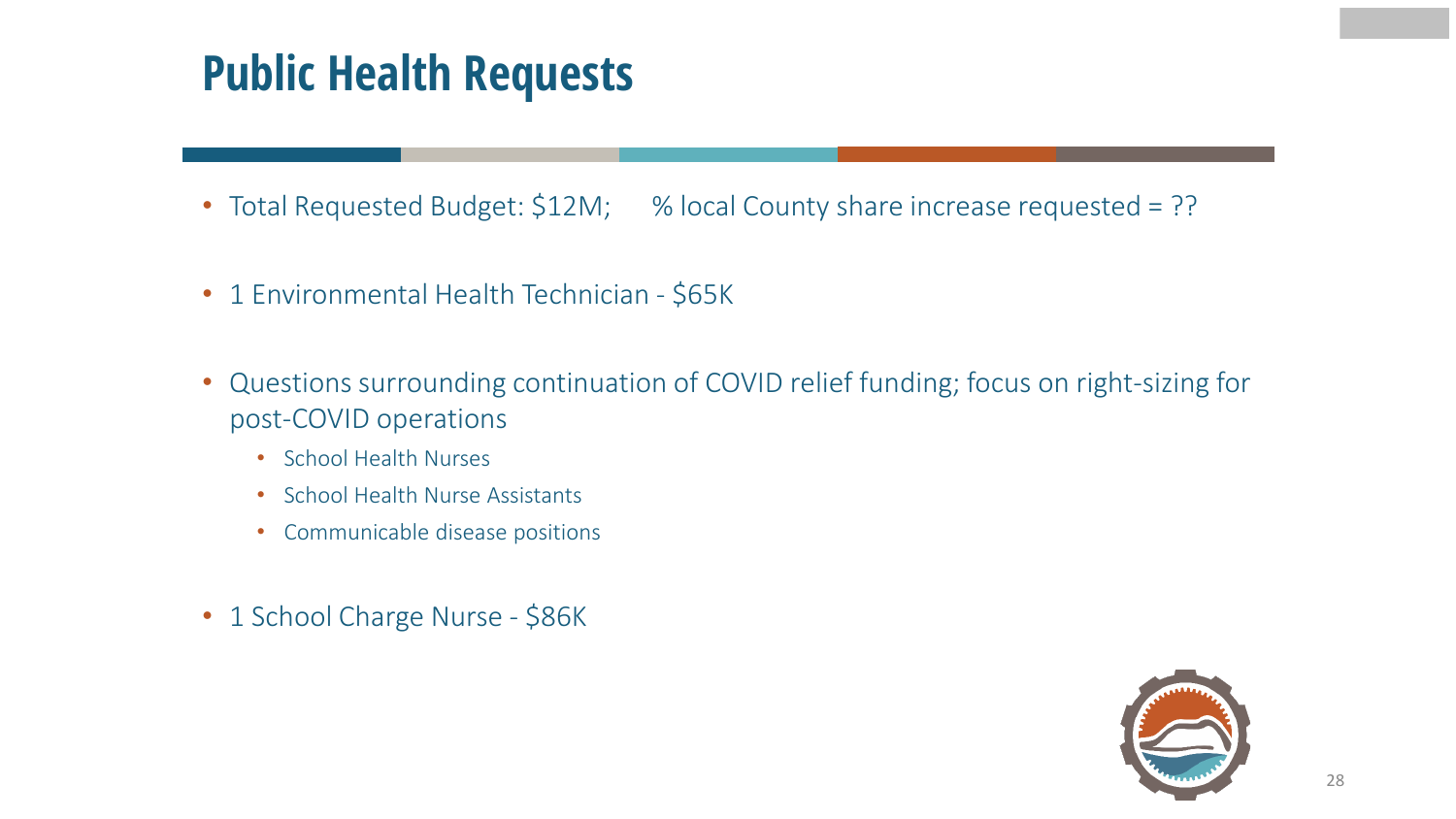

## **What's Next?**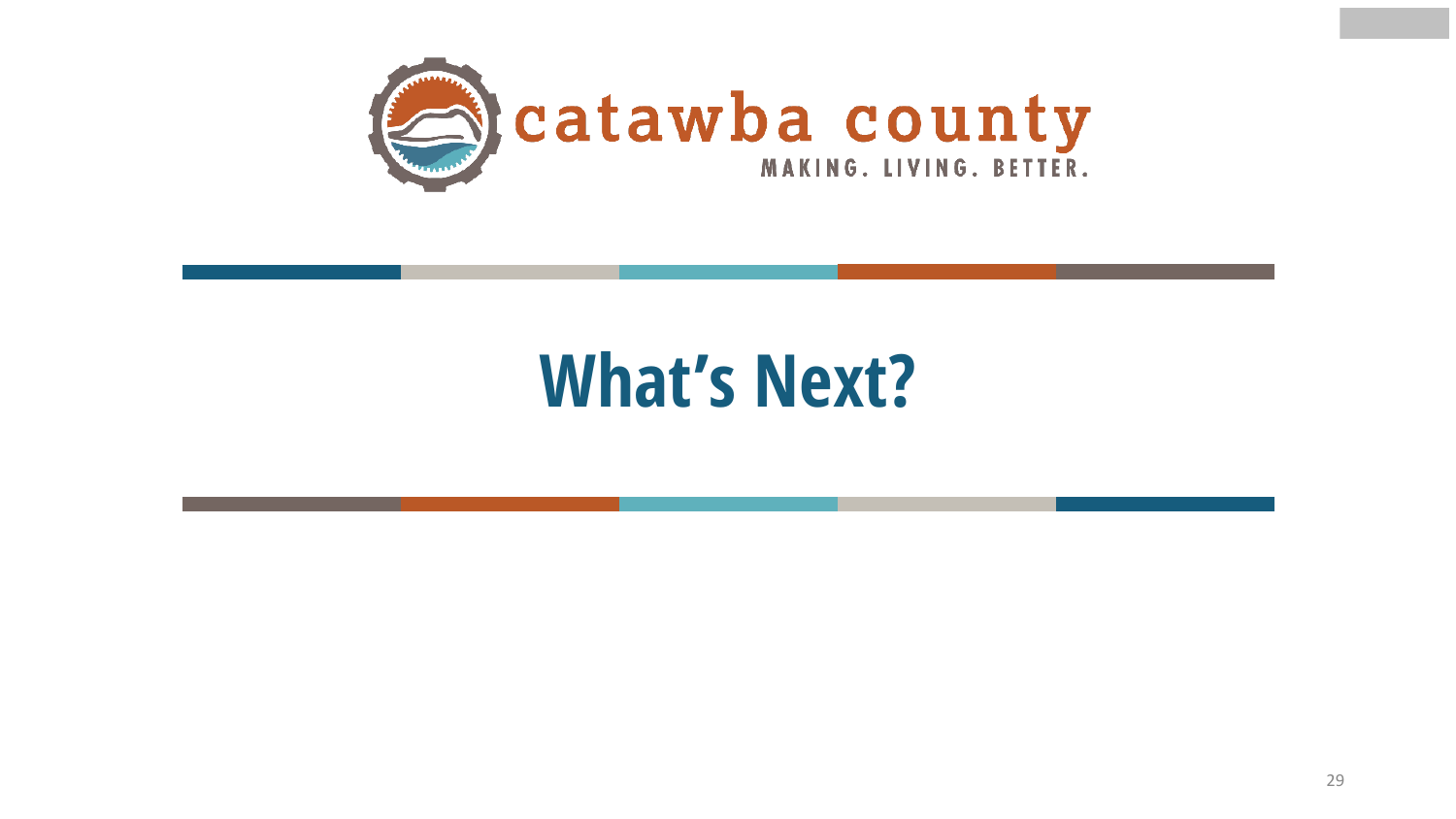### **FY2022-23 Budget: Next Steps**

- April 11<sup>th</sup> BOC subcommittee meetings
- May 2<sup>nd</sup> or 9<sup>th</sup> BOC subcommittee meetings or BOC Meeting (if needed)
- May 16<sup>th</sup> County Manager's budget presented to BOC
- May 25<sup>th</sup> BOC Hearings w/Departments, Schools, and Outside Agencies
- June 2<sup>nd</sup> Public Hearing and Wrap-Up
- 
- June 6<sup>th</sup> FY2022-23 Budget Adoption